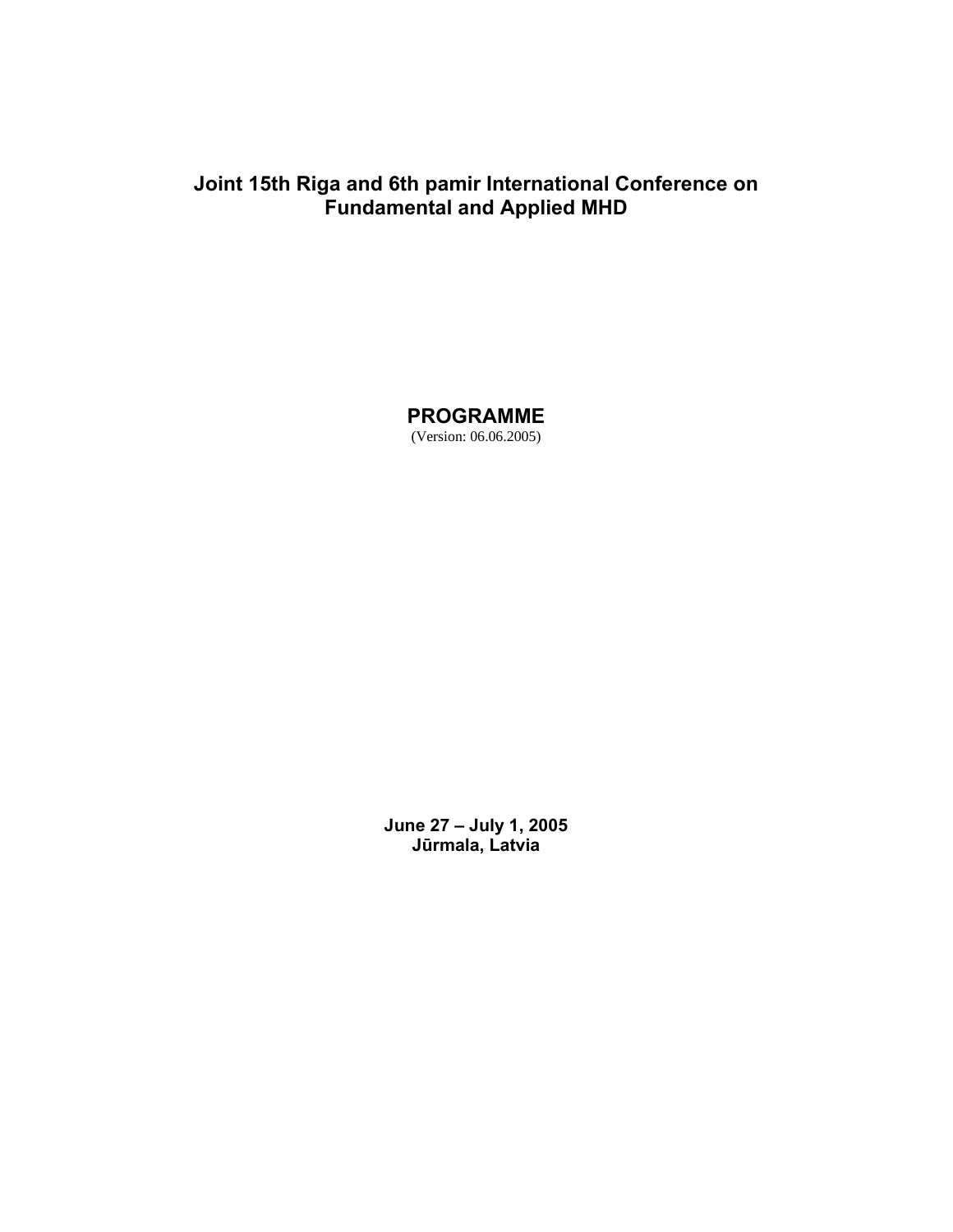# *Monday, June 27*

| 8h30-9h10 Opening |                                                                                                     |  |
|-------------------|-----------------------------------------------------------------------------------------------------|--|
|                   | <b>Dynamo</b>                                                                                       |  |
| $9h10-$           | A. Gailitis                                                                                         |  |
| 9h50              | Keynote lecture: RIGA DYNAMO EXPERIMENT                                                             |  |
| 9h50-             | P. Frick, S. Denisov, V. Noskov, S. Khripchenko, D. Sokoloff, R. Stepanov, I. Shardakov and R. Volk |  |
| 10h10             | MAGNETIC FIELD IN NON-STATIONRY TOROIDAL SCREW FLOWS OF LIQUID METAL                                |  |
| $10h10-$          | M. Schrinner, K.-H. Raedler, D. Schmitt, M. Rheinhardt and U. Christensen                           |  |
| 10h30             | MEAN-FIELD VIEW ON MAGNETOCONVECTION AND DYNAMO MODELS                                              |  |

## 10h30-11h00 Coffee break

|                   | <b>Dynamo</b>                                                                                         |
|-------------------|-------------------------------------------------------------------------------------------------------|
| $11h00-$          | Antonio Ferriz Mas                                                                                    |
| 11h20             | FLUID MECHANICAL ASPECTS IN SOLAR MAGNETISM: HOW CAN MAGNETIC FIELDS OF 100 KG<br><b>BE PRODUCED?</b> |
| $11h20-$<br>11h40 | R. Stepanov, P. Frick, D. Sokoloff<br>GRID-SHELL MODEL OF TURBULENT DISC DYNAMO                       |
| $11h40-$          | S. Kenjeres, S. Renaudier, K. Hanjalic and F. Stefani                                                 |
| 12h00             | COMPUTATIONAL STUDY OF FLOW AND MAGNETIC FIELD INTERACTIONS IN RIGA-DYNAMO                            |
| $12h00-$          | F. Stefani, G. Gerbeth and U. Guenther                                                                |
| 12h20             | A PARADIGMATIC MODEL OF EARTH'S MAGNETIC FIELD REVERSALS                                              |

## 12h20-13h50 Lunch

|          | <b>Instability and Transition to Turbulence in</b>             | <b>Magnetic Liquids</b>                         |
|----------|----------------------------------------------------------------|-------------------------------------------------|
|          | <b>MHD</b>                                                     |                                                 |
| $13h50-$ | S. Cuevas, S. Smolentsev, M.A. Abdou                           |                                                 |
| 14h30    | Invited lecture: VORTICITY GENERATION IN NON-UNIFORM MHD FLOWS |                                                 |
| 14h30-   | G. Ruediger.                                                   | T. Ando, N. Hirota, A. Satoh and E. Beaugnon    |
| 14h50    | MHD INSTABILITIES IN HYDROMAGNETIC                             | EXPERIMENT AND NUMERICAL ANALYSIS OF            |
|          | <b>TAYLOR-COUETTE FLOWS</b>                                    | MAGNETIC DIPOLE INTERACTIONS AMONG              |
|          |                                                                | FEEBLE MAGNETIC SUBSTANCES UNDER HIGH           |
|          |                                                                | <b>MAGNETIC FIELD</b>                           |
| $14h50-$ | E. Schartman, H. Ji, M. Burin, S. Raftopoulos,                 | R. Richter, I. V. Barashenkov, H. Knieling, Ch. |
| 15h10    | R. Cutler, P Heitzenroeder, W. Liu, J.                         | Gollwitze and I. Rehberg                        |
|          | Goodman, J. Stone, A. Kageyama                                 | HEXAGONS AND SOLITON-LIKE SPIKES:               |
|          | THE PRINCETON MAGNETOROTATIONAL                                | RADIOSCOPY OF THE ROSENSWEIG INSTABILITY        |
|          | <b>INSTABILITY EXPERIMENT</b>                                  |                                                 |
| $15h10-$ | E. Zienicke D. Krasnov.                                        | R. Ballou and P. Molho                          |
| 15h30    | PARAMETRIC STUDY OF THE STREAK                                 | <b>MAGNETIC FIELD EFFECTS ON VISCOUS</b>        |
|          | BREAKDOWN MECHANISM IN HARTMANN                                | FINGERING OF A FERROFLUID IN AN                 |
|          | <b>FLOW</b>                                                    | ANISOTROPIC HELE-SHAW CELL                      |
| $15h30-$ | I.R. Kirillov, D.M. Obukhov                                    | A.Wiedenmann, R.PMay, A.Heinemann, M.Kammel,    |
| 15h50    | MHD INSTABILITY IN ANNULAR LINEAR                              | U.Keiderling                                    |
|          | INDUCTION PUMPS (2D MODELS)                                    | SANS STUDY OF TIME DEPENDENT ORDERING           |
|          |                                                                | PROCESSES IN CONCENTRATED FERROFLUIDS           |
|          |                                                                | INDUCED BY EXTERNAL MAGNETIC FIELDS             |

### 15h50-16h10 Coffee break

|          | <b>Instability and Transition to Turbulence in</b> | <b>Fusion</b>                                      |
|----------|----------------------------------------------------|----------------------------------------------------|
|          | <b>MHD</b>                                         |                                                    |
|          | <b>Novel Problems</b>                              |                                                    |
| $16h10-$ | A.Yu. Gelfgat and E. Kit                           | Claude B. Reed, Jerry A. Nolen, Vincent J. Novick, |
| 16h30    | <b>SKIN-EFFECT INFLUENCE ON THREE-</b>             | James R. Specht, Perry T. Plotkin, Yoichi          |
|          | DIMENSIONAL INSTABILITY OF A                       | Momozaki, Itacil Gomes                             |
|          | TRAVELING MAGNETIC FIELD DRIVEN                    | A HIGH POWER WINDOWLESS LIQUID LITHIUM             |
|          | FLOW IN A CYLINDRICAL CONTAINER                    | <b>TARGET FOR RIA</b>                              |
| $16h30-$ | A. Pedchenko and I. Grants                         | S. Smolentsev, N.B. Morley, M. Abdou, and R.       |
| 16h50    | INSTABILITY OF ROTATING MAGNETIC                   | Moreau                                             |
|          | FIELD DRIVEN FLOW IN A COUNTER-                    | CURRENT APPROACHES TO MODELING MHD                 |
|          | ROTATING CYLINDER                                  | FLOWS IN THE DUAL COOLANT LITHIUM-LEAD             |
|          |                                                    | <b>BLANKET</b>                                     |
| $16h50-$ | K. Frana, J. Stiller, R. Grundmann                 | M. J. Burin, H. Ji, N. Katz, W. Fox, D. Raburn, E. |
| 17h10    | TRANSITIONAL AND TURBULENT FLOW                    | Fredrickson.                                       |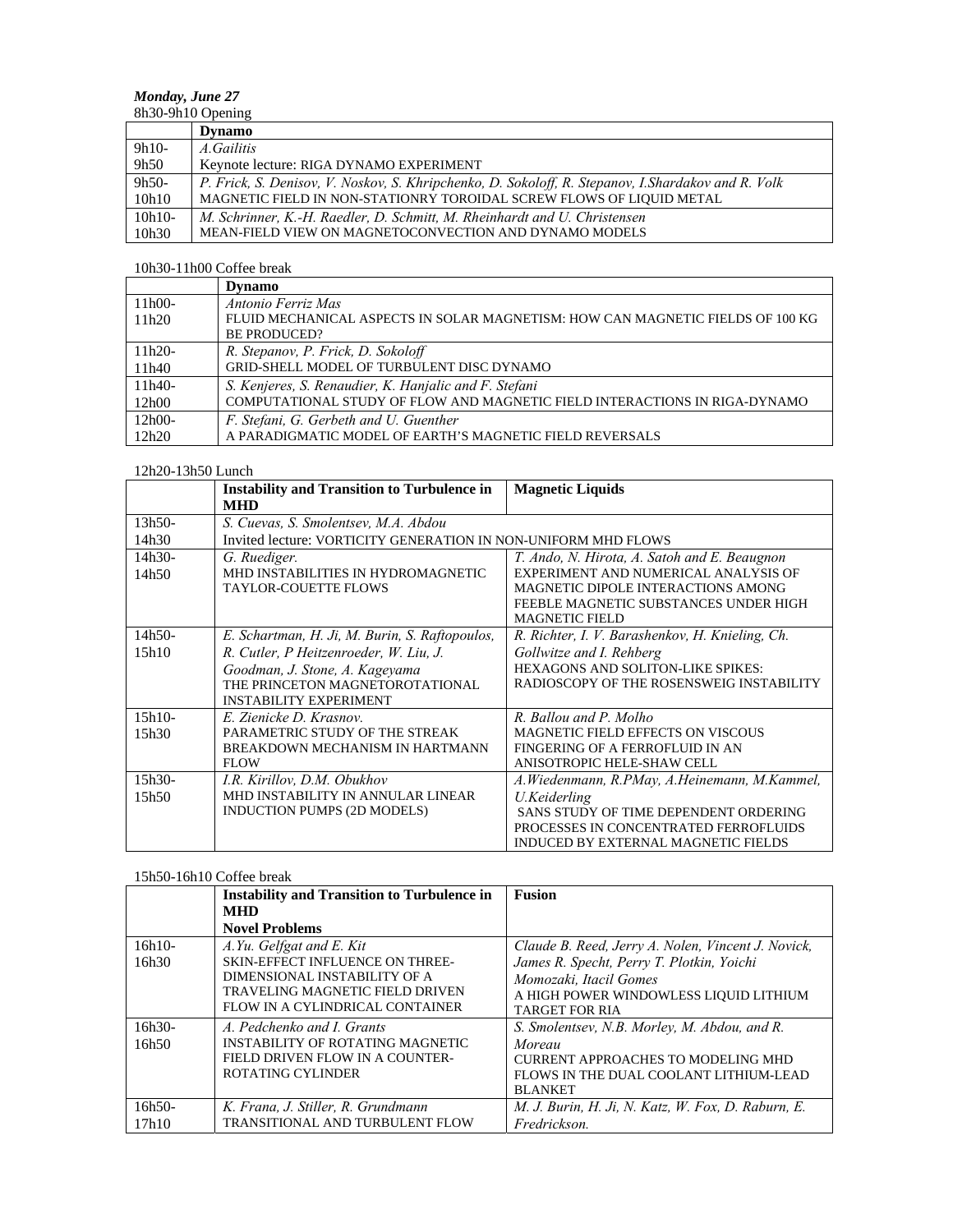|          | DRIVEN BY A ROTATING MAGNETIC FIELD<br>IN A CYLINDRICAL CONTAINER | WIDE FREE-SURFACE FLOWS OF GALLIUM IN A<br>VARIABLE MAGNETIC FIELD: PRELIMINARY |  |
|----------|-------------------------------------------------------------------|---------------------------------------------------------------------------------|--|
|          |                                                                   | <b>INVESTIGATIONS</b>                                                           |  |
| $17h10-$ | A. Bouabdallah, Y.Laghouati and M. Zizi                           | R. Moreau                                                                       |  |
| 17h30    | AN EXACT SOLUTION OF LINEARIZED                                   | TWO SHORT STORIES: THE U-SHAPED VELOCITY                                        |  |
|          | BAROCLINIC STABILITY IN NON-                                      | PROFILE AND THE ALIGNED JET                                                     |  |
|          | <b>HYDROSTATIC EQUILIBRIUM</b>                                    |                                                                                 |  |
| $17h30-$ | C. Vogin and A. Alemany                                           | L. Bühler and C. Wetzel                                                         |  |
| 17h50    | CONDUCTING WALLS MHD ALTERNATE                                    | ASYMPTOTIC ANALYSIS OF THREE-                                                   |  |
|          | <b>GENERATOR AT A MODERATE REYNOLDS</b>                           | DIMENSIONAL BUOYANT                                                             |  |
|          | <b>NUMBER</b>                                                     | MAGNETOHYDRODYNAMIC FLOWS IN STRONG                                             |  |
|          |                                                                   | <b>MAGNETIC FIELDS</b>                                                          |  |
| $17h50-$ | J.E. Allen, A. Lukvanov, S. Molokov, and D.                       | C. Mistrangelo and L. Bühler                                                    |  |
| 18h10    | Wall                                                              | THREE-DIMENSIONAL                                                               |  |
|          | THE FRAGMENTATION OF WIRES BY HIGH                                | MAGNETOHYDRODYNAMIC FLOWS IN SUDDEN                                             |  |
|          | <b>PULSED CURRENTS</b>                                            | <b>EXPANSIONS</b>                                                               |  |
|          | <b>COST P17 MEETING</b>                                           |                                                                                 |  |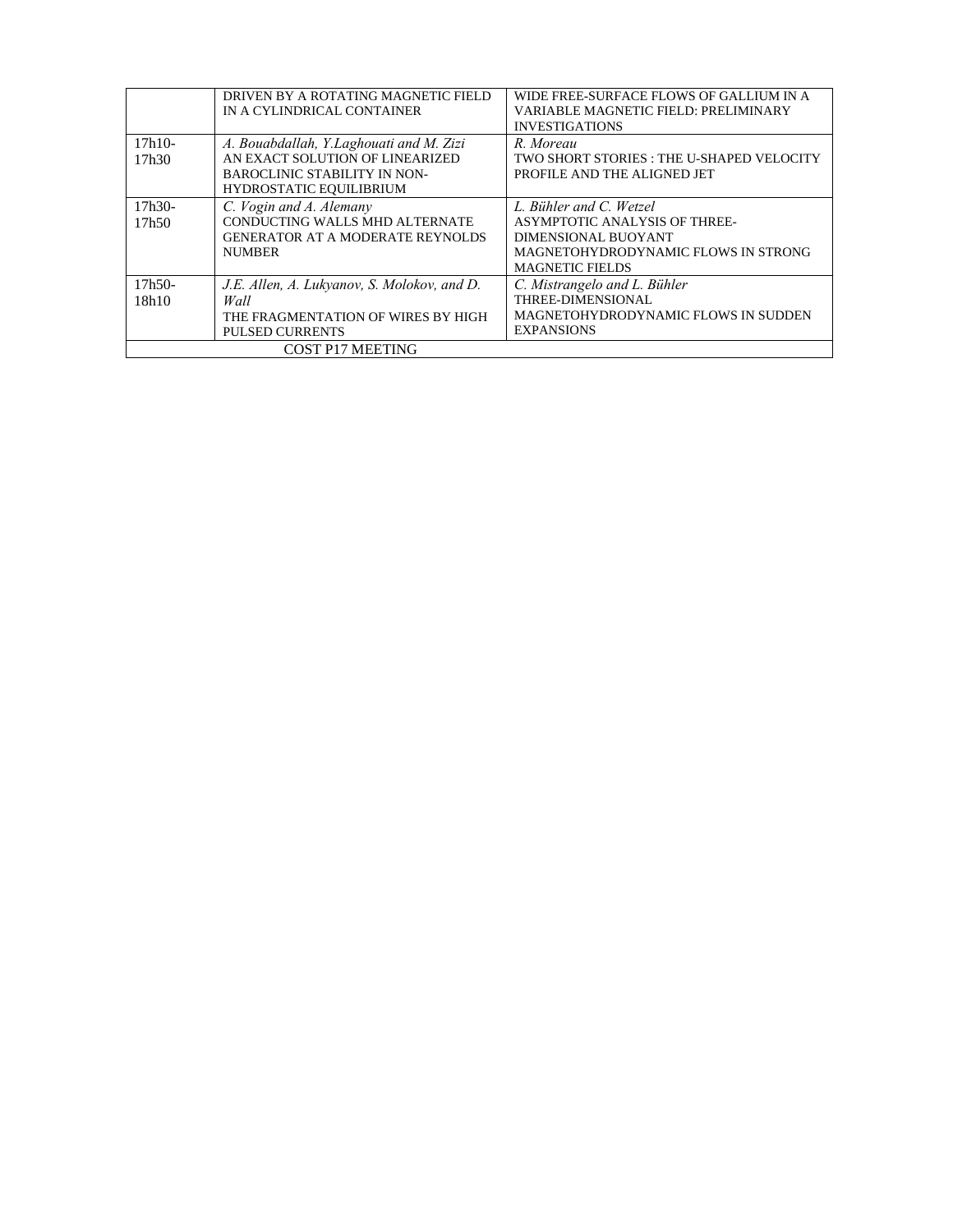## *Tuesday, June 28*

|            | <b>Magnetism and Magnetic Particles in Biology</b>                                                 |  |
|------------|----------------------------------------------------------------------------------------------------|--|
| 8h30-9h10  | M. Winklhoffer                                                                                     |  |
|            | Invited lecture: BIOGENIC MAGNETITE AND MAGNETIC SENSITIVITY IN ORGANISMS – FROM                   |  |
|            | <b>MAGNETIC BACTERIA TO PIGEONS</b>                                                                |  |
| 9h10-9h30  | J.-F. Berret, J.-P. Fortin, F. Gazeau, D. El kharrat and O. Sandre                                 |  |
|            | SUPERPARAMAGNETIC NANOPARTICLES AND OPPOSITELY CHARGED POLYMERS: DESIGN OF                         |  |
|            | NEW CONTRAST AGENTS FOR MAGNETIC RESONANCE IMAGING                                                 |  |
| 9h30-9h50  | M. Timko, M. Koneracka, N. Tomapovičova, P. Končansky, V. Zavipova.                                |  |
|            | MAGNETIC PARTICLES FOR APPLICATION IN BIOMEDICINE                                                  |  |
| 9h50-10h10 | D. Eberbeck, Ch. Bergemann, F. Wiekhorst, U. Steinhoff, S. Hartwig, L. Trahms                      |  |
|            | INVESTIGATION OF THE BINDING AND AGGREGATION OF FUNCTIONALISED MAGNETIC                            |  |
|            | NANOPARTICLES IN DIFFERENT SUSPENSIONS BY MAGNETORELAXOMETRY                                       |  |
| $10h10-$   | J.-P. Fortin, M.-S. Martina, F.Gazeau, C. Menager, C. Wilhelm, J.-C. Bacri, S. Lesieur, O. Clement |  |
| 10h30      | MAGNETIC TARGETING OF MAGHEMITE NANOPARTICLES ENCAPSULATED INTO LIPOSOMES:                         |  |
|            | AN IN VIVO STUDY OF MICE TUMORS MONITORED BY MRI                                                   |  |

#### 10h30-11h00 Coffee break

|          | <b>Electromagnetic Levitation</b>                                              |
|----------|--------------------------------------------------------------------------------|
| $11h00-$ | H. Yasuda, I. Ohnaka, S. Fujita, Y. Tamura, T. Mizuguchi, T. Nagira.           |
| 11h20    | DYNAMICS AND SOLIDIFICATION BEHAVIOR OF THE METALLIC MELT LEVITATED BY         |
|          | SIMULTANEOUS IMPOSITION OF ALTERNATING AND STATIC MAGNETIC FIELDS              |
| $11h20-$ | J. Priede, J. Etay, Y. Fautrelle.                                              |
| 11h40    | EDGE INSTABILITY OF A LIQUID METAL SHEET IN A TRANSVERSE HIGH-FREQUENCY AC     |
|          | <b>MAGNETIC FIELD</b>                                                          |
| $11h40-$ | D. Bardet, J. Priede, J. Etay.                                                 |
| 12h00    | A METAL DROPLET LEVITATED IN THE AMPLITUDE-MODULATED AC MAGNETIC FIELD         |
| $12h00-$ | A. Sellier                                                                     |
| 12h20    | MIGRATION OF A SOLID CONDUCTING SPHERE IMMERSED IN A LIQUID METAL NEAR A PLANE |
|          | BOUNDARY UNDER THE ACTION OF UNIFORM AMBIENT ELECTRIC AND MAGNETIC FIELDS      |

#### 12h20-13h50 Lunch

|          | <b>MHD</b> in Crystal Growth                                                                  | <b>Modelling of MHD Turbulence</b>         |  |
|----------|-----------------------------------------------------------------------------------------------|--------------------------------------------|--|
| 13h50-   | W.v. Ammon, Yu. Gelfgat, L. Gorbunov, A. Mühlbauer, A. Muiznieks, Y. Makarov, J. Virbulis, G. |                                            |  |
| 14h30    | Müller                                                                                        |                                            |  |
|          | Invited lecture: APPLICATION OF MAGNETIC FIELDS IN INDUSTRIAL GROWTH OF SILICON               |                                            |  |
|          | SINGLE CRYSTALS                                                                               |                                            |  |
| 14h30-   | J. Priede, G. Gerbeth, R. Hermann, G. Behr.                                                   | B. Knaepen, Y. Dubief, R. Moreau.          |  |
| 14h50    | FLOAT-ZONE CRYSTAL GROWTH WITH A                                                              | HARTMANN EFFECT ON MHD TURBULENCE IN       |  |
|          | NOVEL MELT FLOW CONTROL                                                                       | THE LIMIT $Rm \ll 1$                       |  |
| $14h50-$ | K. Dadzis, A. Muižnieks, G. Ratnieks, H.                                                      | E. Golbraikh.                              |  |
| 15h10    | Reimann, A. Ludge.                                                                            | MHD TURBULENT SPECTRA FORMATION IN THE     |  |
|          | INFLUENCE OF HF EM FORCES AND                                                                 | EXTERNAL MAGNETIC FIELD                    |  |
|          | MARANGONI FORCES ON THE MELT FLOW                                                             |                                            |  |
|          | DURING FZ SILICON CRYSTAL GROWTH                                                              |                                            |  |
| $15h10-$ | F. Bioul, N. Van Goethem, L. Wu, R. Rolinsky,                                                 | O. Zikanov and A. Vorobev.                 |  |
| 15h30    | N. Van den Bogaert, F. Dupre.                                                                 | LES MODEL OF ANISOTROPIC MHD               |  |
|          | A SIMPLIFIED METHOD TO TAKE INTO                                                              | <b>TURBULENCE</b>                          |  |
|          | ACCOUNT THE EFFECT OF HORIZONTAL                                                              |                                            |  |
|          | MAGNETIC FIELDS IN THE NUMERICAL                                                              |                                            |  |
|          | MODELING OF CZOCHRALSKI SILICON                                                               |                                            |  |
|          | <b>GROWTH</b>                                                                                 |                                            |  |
| $15h30-$ | R. Lantzsch, I. Grants, V. Galindo, O. Pätzold,                                               | M. Kirpo, A. Jakovičs, E. Baake, B. Nacke. |  |
| 15h50    | G. Gerbeth, M. Stelter, A. Cröll.                                                             | MODELLING VELOSITY PULSATIONS IN A         |  |
|          | FLUID FLOW ANALYSIS AND VERTICAL                                                              | TURBULENT RECIRCULATED MELT FLOW           |  |
|          | <b>GRADIENT FREEZE CRYSTAL GROWTH IN A</b>                                                    |                                            |  |
|          | <b>TRAVELING MAGNETIC FIELD</b>                                                               |                                            |  |

15h50-16h10 Coffee break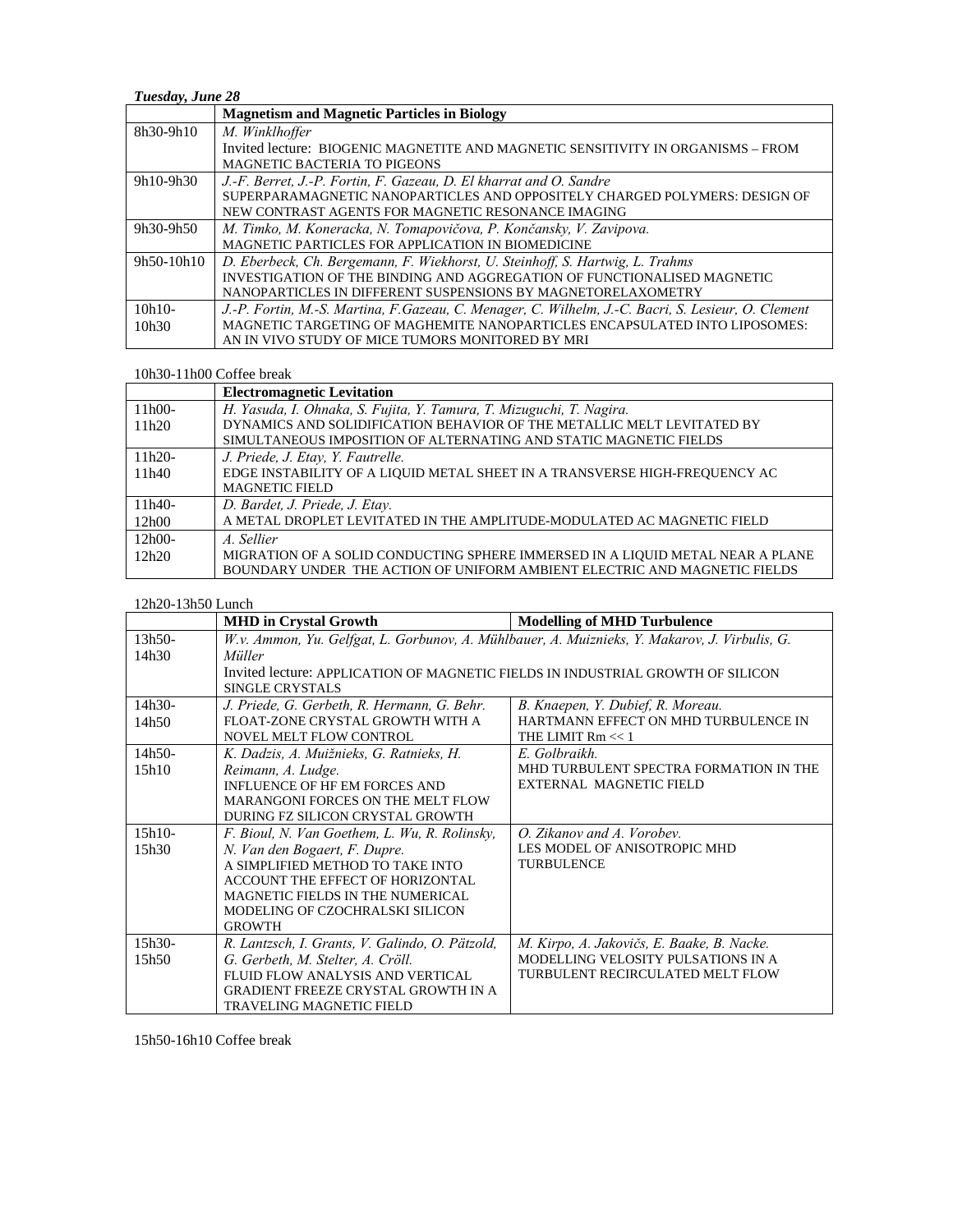| MHD in Crystal Growth / Electromagnetic Processing of<br>Dynamo / Instability and Transition / Jets and<br><b>Surface Flows / MHD Turbulence Modeling /</b><br><b>Materials / Liquid Metal Technologies</b><br><b>Strong Fields / Fusion / Novel MHD Problems</b><br>and Applications<br>16h20-19h00<br>J. Brestensky, T. Soltis, S. Sevcik.<br>F. Bioul, F. Dupret.<br>LINEAR ROTATING MAGNETO-CONVECTION<br>FREE SURFACE SHEAR FLOWS INDUCED BY ALTERNATING<br>WITH ANISOTROPIC DIFFUSIVE COEFFICIENTS<br>ELECTROMAGNETIC FORCES. APPLICATION TO LIQUID<br>BRIDGES IN MICRO-GRAVITY AND TO FLOATING ZONE<br><b>PROCESS</b><br>N. Leprovost, B. Dubrulle, F. Plunian<br>INTERMITTENCY IN HOMOPOLAR DYNAMO<br>V. Golyshev, M. Gonik, Yu. Gelfgat, L. Gorbunov.<br>JEAN-FRANCOIS PINTON MEAN FLOW<br>MODELLING AND CONTROLLING OF WEAK LAMINAR<br>(KINEMATIC) VS DYNAMICAL DYNAMOS<br>FLOWS WHEN GROW CRYSTALS FROM THE MELT BY THE<br><b>AHP METHOD</b><br>J. Léorat<br>LARGE SCALES FEATURES OF A TURBULENT<br>C. Stelian, D. Vizman<br><b>FLOW DRIVEN BY PRECESSION</b><br>NUMERICAL MODELING OF CONVECTION INDUCED BY<br>ALTERNATING MAGNETIC FIELDS IN SEMICONDUCTOR<br>T. Albrecht, R. Grundmann, G. Mutschke, G.<br><b>MELTS</b><br>Gerbeth<br>NUMERICAL INVESTIGATION OF TRANSITION<br>L.Gorbunov, A. Feodorov, J.Virbulis.<br>CONTROL IN LOW CONDUCTIVE FLUIDS<br>STUDY OF 3D PHENOMENA IN CZOCHRALSKI LARGE<br>DIAMETER SILICON SINGLE CRYSTAL GROWTH IN A<br>V. Shatrov, G. Gerbeth.<br>TRANSVERSE MAGNETIC FIELD<br>ON MAGNETOHYDRODDYNAMIC DRAG<br>REDUCTION AND ITS EFFICIENCY<br>A. Prostomolotov, N. Verezub.<br>MODELING OF HEAT TRANSFER DURING SEMICONDUCTOR<br>V. Kremenetsky<br>CRYSTAL GROWTH WITHIN CUSP AND ROTATING<br>TWISTED MHD JET FLOWS<br><b>MAGNETIC FIELDS</b><br>S. Satake, T. Kunugi, N. Naito, K. Takase, Y. Ose.<br>O.A. Khlybov, T.P. Lyubimova, V.D. Golyshev, M.A. Gonik and<br>DNS OF TURBULENT CHANNEL FLOW AT HIGH<br>B.Roux.<br>REYNOLDS NUMBER UNDER A UNIFORM<br>ROTATING MAGNETIC FIELD INFLUENCE ON HEAT AND<br>MAGNETIC FIELD<br>MASS TRANSFER DURING AXIAL HEATING PROCESS<br>SEMICONDUCTOR CRYSTAL GROWTH<br>J. Mao, S. Aleksandrova, S. Molokov<br>JOULE HEATING EFFECT IN MHD DUCT FLOWS<br>K. Lācis, A. Muižnieks, G. Ratnieks.<br>3D MODELING OF HF EM, HD AND DOPANT<br>S. Horanyi and L. Bühler<br>CONCENTRATION FIELDS FOR THE FZ GROWTH PROCESS<br>EXPERIMENTS ON MAGNETOHYDRODYNAMIC<br>FLOWS IN A SUDDEN EXPANSION OF<br>A. Krauze, A. Muižnieks, L. Gorbunov, A. Pedchenko, A.<br>RECTANGULAR DUCTS AT HIGH HARTMANN<br>Sattler<br><b>NUMBERS</b><br>NUMERICAL MODELING OF 2D AXISYMMETRIC FLOW<br>UNDER THE INFLUENCE OF AC OR DC EM FIELDS FOR<br>Claude B. Reed, Jerry A. Nolen, Vincent J. Novick,<br>INDUSTRIAL CZ SINGLE-CRYSTAL SILICON GROWTH<br>Yoichi Momozaki, James R. Specht, Itacil Gomes<br><b>FACILITIES</b><br>A LIQUID LITHIUM HIGH POWER THIN FILM<br><b>STRIPPER FOR RIA</b><br>A. Rudevics, A. Muižnieks, G. Ratnieks.<br>TRANSIENT MODELING OF FZ CRYSTAL GROWTH PROCESS<br>I. Bucenieks, R. Krišbergs, E. Platacis, G.<br>AND AUTOMATIC ADJUSTING OF THE HF INDUCTOR<br>Lipsbergs, A. Shishko, A. Zik, F.Muktupavela.<br><b>CURRENT AND FEED ROD VELOCITY</b><br><b>INVESTIGATION OF CORROSION EFFECTS OF</b><br>EUROFER STEEL IN PB-17LI STATIONARY FLOW<br>F. Mokhtari, A. Bouabdallah, M. Zizi.<br>IN THE MAGNETIC FIELD<br>CRYSTAL GROWTH IN THE PROCESS OF MODIFIED<br><b>CZOCHRALSKI</b><br>J. Freibergs, J. Kļaviņš, O. Lielausis, A.<br>Miķelsons, J.Zandarts<br>A. Kapusta, B. Mikhailovich, P. Terhoeven.<br>MHD TECHNOLOGY FOR THE PRODUCTION OF<br>PHENOMENOLOGICAL MODEL OF PINCH EFFECT IN THE<br>PBLI EUTECTIC ALLOYS<br>WORKING CHAMBER OF A LIQUID METAL COMMUTATING<br><b>DEVICE</b><br>M.Ya. Antimirov, E.S. Ligere. | Poster Session 1                | Poster Session 2 |
|-----------------------------------------------------------------------------------------------------------------------------------------------------------------------------------------------------------------------------------------------------------------------------------------------------------------------------------------------------------------------------------------------------------------------------------------------------------------------------------------------------------------------------------------------------------------------------------------------------------------------------------------------------------------------------------------------------------------------------------------------------------------------------------------------------------------------------------------------------------------------------------------------------------------------------------------------------------------------------------------------------------------------------------------------------------------------------------------------------------------------------------------------------------------------------------------------------------------------------------------------------------------------------------------------------------------------------------------------------------------------------------------------------------------------------------------------------------------------------------------------------------------------------------------------------------------------------------------------------------------------------------------------------------------------------------------------------------------------------------------------------------------------------------------------------------------------------------------------------------------------------------------------------------------------------------------------------------------------------------------------------------------------------------------------------------------------------------------------------------------------------------------------------------------------------------------------------------------------------------------------------------------------------------------------------------------------------------------------------------------------------------------------------------------------------------------------------------------------------------------------------------------------------------------------------------------------------------------------------------------------------------------------------------------------------------------------------------------------------------------------------------------------------------------------------------------------------------------------------------------------------------------------------------------------------------------------------------------------------------------------------------------------------------------------------------------------------------------------------------------------------------------------------------------------------------------------------------------------------------------------------------------------------------------------------------------------------------------------------------------------------------------------------------------------------------------------------------------------------------------------------------------------------------------------------------------------------------------------------------------------------------------------------------------------------------------------------------------------------------------------------------------------------------------------------------------------------|---------------------------------|------------------|
|                                                                                                                                                                                                                                                                                                                                                                                                                                                                                                                                                                                                                                                                                                                                                                                                                                                                                                                                                                                                                                                                                                                                                                                                                                                                                                                                                                                                                                                                                                                                                                                                                                                                                                                                                                                                                                                                                                                                                                                                                                                                                                                                                                                                                                                                                                                                                                                                                                                                                                                                                                                                                                                                                                                                                                                                                                                                                                                                                                                                                                                                                                                                                                                                                                                                                                                                                                                                                                                                                                                                                                                                                                                                                                                                                                                                                             |                                 |                  |
|                                                                                                                                                                                                                                                                                                                                                                                                                                                                                                                                                                                                                                                                                                                                                                                                                                                                                                                                                                                                                                                                                                                                                                                                                                                                                                                                                                                                                                                                                                                                                                                                                                                                                                                                                                                                                                                                                                                                                                                                                                                                                                                                                                                                                                                                                                                                                                                                                                                                                                                                                                                                                                                                                                                                                                                                                                                                                                                                                                                                                                                                                                                                                                                                                                                                                                                                                                                                                                                                                                                                                                                                                                                                                                                                                                                                                             |                                 |                  |
|                                                                                                                                                                                                                                                                                                                                                                                                                                                                                                                                                                                                                                                                                                                                                                                                                                                                                                                                                                                                                                                                                                                                                                                                                                                                                                                                                                                                                                                                                                                                                                                                                                                                                                                                                                                                                                                                                                                                                                                                                                                                                                                                                                                                                                                                                                                                                                                                                                                                                                                                                                                                                                                                                                                                                                                                                                                                                                                                                                                                                                                                                                                                                                                                                                                                                                                                                                                                                                                                                                                                                                                                                                                                                                                                                                                                                             |                                 |                  |
|                                                                                                                                                                                                                                                                                                                                                                                                                                                                                                                                                                                                                                                                                                                                                                                                                                                                                                                                                                                                                                                                                                                                                                                                                                                                                                                                                                                                                                                                                                                                                                                                                                                                                                                                                                                                                                                                                                                                                                                                                                                                                                                                                                                                                                                                                                                                                                                                                                                                                                                                                                                                                                                                                                                                                                                                                                                                                                                                                                                                                                                                                                                                                                                                                                                                                                                                                                                                                                                                                                                                                                                                                                                                                                                                                                                                                             |                                 |                  |
|                                                                                                                                                                                                                                                                                                                                                                                                                                                                                                                                                                                                                                                                                                                                                                                                                                                                                                                                                                                                                                                                                                                                                                                                                                                                                                                                                                                                                                                                                                                                                                                                                                                                                                                                                                                                                                                                                                                                                                                                                                                                                                                                                                                                                                                                                                                                                                                                                                                                                                                                                                                                                                                                                                                                                                                                                                                                                                                                                                                                                                                                                                                                                                                                                                                                                                                                                                                                                                                                                                                                                                                                                                                                                                                                                                                                                             |                                 |                  |
|                                                                                                                                                                                                                                                                                                                                                                                                                                                                                                                                                                                                                                                                                                                                                                                                                                                                                                                                                                                                                                                                                                                                                                                                                                                                                                                                                                                                                                                                                                                                                                                                                                                                                                                                                                                                                                                                                                                                                                                                                                                                                                                                                                                                                                                                                                                                                                                                                                                                                                                                                                                                                                                                                                                                                                                                                                                                                                                                                                                                                                                                                                                                                                                                                                                                                                                                                                                                                                                                                                                                                                                                                                                                                                                                                                                                                             |                                 |                  |
|                                                                                                                                                                                                                                                                                                                                                                                                                                                                                                                                                                                                                                                                                                                                                                                                                                                                                                                                                                                                                                                                                                                                                                                                                                                                                                                                                                                                                                                                                                                                                                                                                                                                                                                                                                                                                                                                                                                                                                                                                                                                                                                                                                                                                                                                                                                                                                                                                                                                                                                                                                                                                                                                                                                                                                                                                                                                                                                                                                                                                                                                                                                                                                                                                                                                                                                                                                                                                                                                                                                                                                                                                                                                                                                                                                                                                             |                                 |                  |
|                                                                                                                                                                                                                                                                                                                                                                                                                                                                                                                                                                                                                                                                                                                                                                                                                                                                                                                                                                                                                                                                                                                                                                                                                                                                                                                                                                                                                                                                                                                                                                                                                                                                                                                                                                                                                                                                                                                                                                                                                                                                                                                                                                                                                                                                                                                                                                                                                                                                                                                                                                                                                                                                                                                                                                                                                                                                                                                                                                                                                                                                                                                                                                                                                                                                                                                                                                                                                                                                                                                                                                                                                                                                                                                                                                                                                             |                                 |                  |
|                                                                                                                                                                                                                                                                                                                                                                                                                                                                                                                                                                                                                                                                                                                                                                                                                                                                                                                                                                                                                                                                                                                                                                                                                                                                                                                                                                                                                                                                                                                                                                                                                                                                                                                                                                                                                                                                                                                                                                                                                                                                                                                                                                                                                                                                                                                                                                                                                                                                                                                                                                                                                                                                                                                                                                                                                                                                                                                                                                                                                                                                                                                                                                                                                                                                                                                                                                                                                                                                                                                                                                                                                                                                                                                                                                                                                             |                                 |                  |
|                                                                                                                                                                                                                                                                                                                                                                                                                                                                                                                                                                                                                                                                                                                                                                                                                                                                                                                                                                                                                                                                                                                                                                                                                                                                                                                                                                                                                                                                                                                                                                                                                                                                                                                                                                                                                                                                                                                                                                                                                                                                                                                                                                                                                                                                                                                                                                                                                                                                                                                                                                                                                                                                                                                                                                                                                                                                                                                                                                                                                                                                                                                                                                                                                                                                                                                                                                                                                                                                                                                                                                                                                                                                                                                                                                                                                             |                                 |                  |
|                                                                                                                                                                                                                                                                                                                                                                                                                                                                                                                                                                                                                                                                                                                                                                                                                                                                                                                                                                                                                                                                                                                                                                                                                                                                                                                                                                                                                                                                                                                                                                                                                                                                                                                                                                                                                                                                                                                                                                                                                                                                                                                                                                                                                                                                                                                                                                                                                                                                                                                                                                                                                                                                                                                                                                                                                                                                                                                                                                                                                                                                                                                                                                                                                                                                                                                                                                                                                                                                                                                                                                                                                                                                                                                                                                                                                             |                                 |                  |
|                                                                                                                                                                                                                                                                                                                                                                                                                                                                                                                                                                                                                                                                                                                                                                                                                                                                                                                                                                                                                                                                                                                                                                                                                                                                                                                                                                                                                                                                                                                                                                                                                                                                                                                                                                                                                                                                                                                                                                                                                                                                                                                                                                                                                                                                                                                                                                                                                                                                                                                                                                                                                                                                                                                                                                                                                                                                                                                                                                                                                                                                                                                                                                                                                                                                                                                                                                                                                                                                                                                                                                                                                                                                                                                                                                                                                             |                                 |                  |
|                                                                                                                                                                                                                                                                                                                                                                                                                                                                                                                                                                                                                                                                                                                                                                                                                                                                                                                                                                                                                                                                                                                                                                                                                                                                                                                                                                                                                                                                                                                                                                                                                                                                                                                                                                                                                                                                                                                                                                                                                                                                                                                                                                                                                                                                                                                                                                                                                                                                                                                                                                                                                                                                                                                                                                                                                                                                                                                                                                                                                                                                                                                                                                                                                                                                                                                                                                                                                                                                                                                                                                                                                                                                                                                                                                                                                             |                                 |                  |
|                                                                                                                                                                                                                                                                                                                                                                                                                                                                                                                                                                                                                                                                                                                                                                                                                                                                                                                                                                                                                                                                                                                                                                                                                                                                                                                                                                                                                                                                                                                                                                                                                                                                                                                                                                                                                                                                                                                                                                                                                                                                                                                                                                                                                                                                                                                                                                                                                                                                                                                                                                                                                                                                                                                                                                                                                                                                                                                                                                                                                                                                                                                                                                                                                                                                                                                                                                                                                                                                                                                                                                                                                                                                                                                                                                                                                             |                                 |                  |
|                                                                                                                                                                                                                                                                                                                                                                                                                                                                                                                                                                                                                                                                                                                                                                                                                                                                                                                                                                                                                                                                                                                                                                                                                                                                                                                                                                                                                                                                                                                                                                                                                                                                                                                                                                                                                                                                                                                                                                                                                                                                                                                                                                                                                                                                                                                                                                                                                                                                                                                                                                                                                                                                                                                                                                                                                                                                                                                                                                                                                                                                                                                                                                                                                                                                                                                                                                                                                                                                                                                                                                                                                                                                                                                                                                                                                             |                                 |                  |
|                                                                                                                                                                                                                                                                                                                                                                                                                                                                                                                                                                                                                                                                                                                                                                                                                                                                                                                                                                                                                                                                                                                                                                                                                                                                                                                                                                                                                                                                                                                                                                                                                                                                                                                                                                                                                                                                                                                                                                                                                                                                                                                                                                                                                                                                                                                                                                                                                                                                                                                                                                                                                                                                                                                                                                                                                                                                                                                                                                                                                                                                                                                                                                                                                                                                                                                                                                                                                                                                                                                                                                                                                                                                                                                                                                                                                             |                                 |                  |
|                                                                                                                                                                                                                                                                                                                                                                                                                                                                                                                                                                                                                                                                                                                                                                                                                                                                                                                                                                                                                                                                                                                                                                                                                                                                                                                                                                                                                                                                                                                                                                                                                                                                                                                                                                                                                                                                                                                                                                                                                                                                                                                                                                                                                                                                                                                                                                                                                                                                                                                                                                                                                                                                                                                                                                                                                                                                                                                                                                                                                                                                                                                                                                                                                                                                                                                                                                                                                                                                                                                                                                                                                                                                                                                                                                                                                             |                                 |                  |
|                                                                                                                                                                                                                                                                                                                                                                                                                                                                                                                                                                                                                                                                                                                                                                                                                                                                                                                                                                                                                                                                                                                                                                                                                                                                                                                                                                                                                                                                                                                                                                                                                                                                                                                                                                                                                                                                                                                                                                                                                                                                                                                                                                                                                                                                                                                                                                                                                                                                                                                                                                                                                                                                                                                                                                                                                                                                                                                                                                                                                                                                                                                                                                                                                                                                                                                                                                                                                                                                                                                                                                                                                                                                                                                                                                                                                             |                                 |                  |
|                                                                                                                                                                                                                                                                                                                                                                                                                                                                                                                                                                                                                                                                                                                                                                                                                                                                                                                                                                                                                                                                                                                                                                                                                                                                                                                                                                                                                                                                                                                                                                                                                                                                                                                                                                                                                                                                                                                                                                                                                                                                                                                                                                                                                                                                                                                                                                                                                                                                                                                                                                                                                                                                                                                                                                                                                                                                                                                                                                                                                                                                                                                                                                                                                                                                                                                                                                                                                                                                                                                                                                                                                                                                                                                                                                                                                             |                                 |                  |
|                                                                                                                                                                                                                                                                                                                                                                                                                                                                                                                                                                                                                                                                                                                                                                                                                                                                                                                                                                                                                                                                                                                                                                                                                                                                                                                                                                                                                                                                                                                                                                                                                                                                                                                                                                                                                                                                                                                                                                                                                                                                                                                                                                                                                                                                                                                                                                                                                                                                                                                                                                                                                                                                                                                                                                                                                                                                                                                                                                                                                                                                                                                                                                                                                                                                                                                                                                                                                                                                                                                                                                                                                                                                                                                                                                                                                             |                                 |                  |
|                                                                                                                                                                                                                                                                                                                                                                                                                                                                                                                                                                                                                                                                                                                                                                                                                                                                                                                                                                                                                                                                                                                                                                                                                                                                                                                                                                                                                                                                                                                                                                                                                                                                                                                                                                                                                                                                                                                                                                                                                                                                                                                                                                                                                                                                                                                                                                                                                                                                                                                                                                                                                                                                                                                                                                                                                                                                                                                                                                                                                                                                                                                                                                                                                                                                                                                                                                                                                                                                                                                                                                                                                                                                                                                                                                                                                             |                                 |                  |
|                                                                                                                                                                                                                                                                                                                                                                                                                                                                                                                                                                                                                                                                                                                                                                                                                                                                                                                                                                                                                                                                                                                                                                                                                                                                                                                                                                                                                                                                                                                                                                                                                                                                                                                                                                                                                                                                                                                                                                                                                                                                                                                                                                                                                                                                                                                                                                                                                                                                                                                                                                                                                                                                                                                                                                                                                                                                                                                                                                                                                                                                                                                                                                                                                                                                                                                                                                                                                                                                                                                                                                                                                                                                                                                                                                                                                             |                                 |                  |
|                                                                                                                                                                                                                                                                                                                                                                                                                                                                                                                                                                                                                                                                                                                                                                                                                                                                                                                                                                                                                                                                                                                                                                                                                                                                                                                                                                                                                                                                                                                                                                                                                                                                                                                                                                                                                                                                                                                                                                                                                                                                                                                                                                                                                                                                                                                                                                                                                                                                                                                                                                                                                                                                                                                                                                                                                                                                                                                                                                                                                                                                                                                                                                                                                                                                                                                                                                                                                                                                                                                                                                                                                                                                                                                                                                                                                             |                                 |                  |
|                                                                                                                                                                                                                                                                                                                                                                                                                                                                                                                                                                                                                                                                                                                                                                                                                                                                                                                                                                                                                                                                                                                                                                                                                                                                                                                                                                                                                                                                                                                                                                                                                                                                                                                                                                                                                                                                                                                                                                                                                                                                                                                                                                                                                                                                                                                                                                                                                                                                                                                                                                                                                                                                                                                                                                                                                                                                                                                                                                                                                                                                                                                                                                                                                                                                                                                                                                                                                                                                                                                                                                                                                                                                                                                                                                                                                             |                                 |                  |
|                                                                                                                                                                                                                                                                                                                                                                                                                                                                                                                                                                                                                                                                                                                                                                                                                                                                                                                                                                                                                                                                                                                                                                                                                                                                                                                                                                                                                                                                                                                                                                                                                                                                                                                                                                                                                                                                                                                                                                                                                                                                                                                                                                                                                                                                                                                                                                                                                                                                                                                                                                                                                                                                                                                                                                                                                                                                                                                                                                                                                                                                                                                                                                                                                                                                                                                                                                                                                                                                                                                                                                                                                                                                                                                                                                                                                             |                                 |                  |
|                                                                                                                                                                                                                                                                                                                                                                                                                                                                                                                                                                                                                                                                                                                                                                                                                                                                                                                                                                                                                                                                                                                                                                                                                                                                                                                                                                                                                                                                                                                                                                                                                                                                                                                                                                                                                                                                                                                                                                                                                                                                                                                                                                                                                                                                                                                                                                                                                                                                                                                                                                                                                                                                                                                                                                                                                                                                                                                                                                                                                                                                                                                                                                                                                                                                                                                                                                                                                                                                                                                                                                                                                                                                                                                                                                                                                             |                                 |                  |
|                                                                                                                                                                                                                                                                                                                                                                                                                                                                                                                                                                                                                                                                                                                                                                                                                                                                                                                                                                                                                                                                                                                                                                                                                                                                                                                                                                                                                                                                                                                                                                                                                                                                                                                                                                                                                                                                                                                                                                                                                                                                                                                                                                                                                                                                                                                                                                                                                                                                                                                                                                                                                                                                                                                                                                                                                                                                                                                                                                                                                                                                                                                                                                                                                                                                                                                                                                                                                                                                                                                                                                                                                                                                                                                                                                                                                             |                                 |                  |
|                                                                                                                                                                                                                                                                                                                                                                                                                                                                                                                                                                                                                                                                                                                                                                                                                                                                                                                                                                                                                                                                                                                                                                                                                                                                                                                                                                                                                                                                                                                                                                                                                                                                                                                                                                                                                                                                                                                                                                                                                                                                                                                                                                                                                                                                                                                                                                                                                                                                                                                                                                                                                                                                                                                                                                                                                                                                                                                                                                                                                                                                                                                                                                                                                                                                                                                                                                                                                                                                                                                                                                                                                                                                                                                                                                                                                             |                                 |                  |
|                                                                                                                                                                                                                                                                                                                                                                                                                                                                                                                                                                                                                                                                                                                                                                                                                                                                                                                                                                                                                                                                                                                                                                                                                                                                                                                                                                                                                                                                                                                                                                                                                                                                                                                                                                                                                                                                                                                                                                                                                                                                                                                                                                                                                                                                                                                                                                                                                                                                                                                                                                                                                                                                                                                                                                                                                                                                                                                                                                                                                                                                                                                                                                                                                                                                                                                                                                                                                                                                                                                                                                                                                                                                                                                                                                                                                             |                                 |                  |
|                                                                                                                                                                                                                                                                                                                                                                                                                                                                                                                                                                                                                                                                                                                                                                                                                                                                                                                                                                                                                                                                                                                                                                                                                                                                                                                                                                                                                                                                                                                                                                                                                                                                                                                                                                                                                                                                                                                                                                                                                                                                                                                                                                                                                                                                                                                                                                                                                                                                                                                                                                                                                                                                                                                                                                                                                                                                                                                                                                                                                                                                                                                                                                                                                                                                                                                                                                                                                                                                                                                                                                                                                                                                                                                                                                                                                             |                                 |                  |
|                                                                                                                                                                                                                                                                                                                                                                                                                                                                                                                                                                                                                                                                                                                                                                                                                                                                                                                                                                                                                                                                                                                                                                                                                                                                                                                                                                                                                                                                                                                                                                                                                                                                                                                                                                                                                                                                                                                                                                                                                                                                                                                                                                                                                                                                                                                                                                                                                                                                                                                                                                                                                                                                                                                                                                                                                                                                                                                                                                                                                                                                                                                                                                                                                                                                                                                                                                                                                                                                                                                                                                                                                                                                                                                                                                                                                             |                                 |                  |
|                                                                                                                                                                                                                                                                                                                                                                                                                                                                                                                                                                                                                                                                                                                                                                                                                                                                                                                                                                                                                                                                                                                                                                                                                                                                                                                                                                                                                                                                                                                                                                                                                                                                                                                                                                                                                                                                                                                                                                                                                                                                                                                                                                                                                                                                                                                                                                                                                                                                                                                                                                                                                                                                                                                                                                                                                                                                                                                                                                                                                                                                                                                                                                                                                                                                                                                                                                                                                                                                                                                                                                                                                                                                                                                                                                                                                             |                                 |                  |
|                                                                                                                                                                                                                                                                                                                                                                                                                                                                                                                                                                                                                                                                                                                                                                                                                                                                                                                                                                                                                                                                                                                                                                                                                                                                                                                                                                                                                                                                                                                                                                                                                                                                                                                                                                                                                                                                                                                                                                                                                                                                                                                                                                                                                                                                                                                                                                                                                                                                                                                                                                                                                                                                                                                                                                                                                                                                                                                                                                                                                                                                                                                                                                                                                                                                                                                                                                                                                                                                                                                                                                                                                                                                                                                                                                                                                             |                                 |                  |
|                                                                                                                                                                                                                                                                                                                                                                                                                                                                                                                                                                                                                                                                                                                                                                                                                                                                                                                                                                                                                                                                                                                                                                                                                                                                                                                                                                                                                                                                                                                                                                                                                                                                                                                                                                                                                                                                                                                                                                                                                                                                                                                                                                                                                                                                                                                                                                                                                                                                                                                                                                                                                                                                                                                                                                                                                                                                                                                                                                                                                                                                                                                                                                                                                                                                                                                                                                                                                                                                                                                                                                                                                                                                                                                                                                                                                             |                                 |                  |
|                                                                                                                                                                                                                                                                                                                                                                                                                                                                                                                                                                                                                                                                                                                                                                                                                                                                                                                                                                                                                                                                                                                                                                                                                                                                                                                                                                                                                                                                                                                                                                                                                                                                                                                                                                                                                                                                                                                                                                                                                                                                                                                                                                                                                                                                                                                                                                                                                                                                                                                                                                                                                                                                                                                                                                                                                                                                                                                                                                                                                                                                                                                                                                                                                                                                                                                                                                                                                                                                                                                                                                                                                                                                                                                                                                                                                             |                                 |                  |
|                                                                                                                                                                                                                                                                                                                                                                                                                                                                                                                                                                                                                                                                                                                                                                                                                                                                                                                                                                                                                                                                                                                                                                                                                                                                                                                                                                                                                                                                                                                                                                                                                                                                                                                                                                                                                                                                                                                                                                                                                                                                                                                                                                                                                                                                                                                                                                                                                                                                                                                                                                                                                                                                                                                                                                                                                                                                                                                                                                                                                                                                                                                                                                                                                                                                                                                                                                                                                                                                                                                                                                                                                                                                                                                                                                                                                             |                                 |                  |
|                                                                                                                                                                                                                                                                                                                                                                                                                                                                                                                                                                                                                                                                                                                                                                                                                                                                                                                                                                                                                                                                                                                                                                                                                                                                                                                                                                                                                                                                                                                                                                                                                                                                                                                                                                                                                                                                                                                                                                                                                                                                                                                                                                                                                                                                                                                                                                                                                                                                                                                                                                                                                                                                                                                                                                                                                                                                                                                                                                                                                                                                                                                                                                                                                                                                                                                                                                                                                                                                                                                                                                                                                                                                                                                                                                                                                             |                                 |                  |
|                                                                                                                                                                                                                                                                                                                                                                                                                                                                                                                                                                                                                                                                                                                                                                                                                                                                                                                                                                                                                                                                                                                                                                                                                                                                                                                                                                                                                                                                                                                                                                                                                                                                                                                                                                                                                                                                                                                                                                                                                                                                                                                                                                                                                                                                                                                                                                                                                                                                                                                                                                                                                                                                                                                                                                                                                                                                                                                                                                                                                                                                                                                                                                                                                                                                                                                                                                                                                                                                                                                                                                                                                                                                                                                                                                                                                             |                                 |                  |
|                                                                                                                                                                                                                                                                                                                                                                                                                                                                                                                                                                                                                                                                                                                                                                                                                                                                                                                                                                                                                                                                                                                                                                                                                                                                                                                                                                                                                                                                                                                                                                                                                                                                                                                                                                                                                                                                                                                                                                                                                                                                                                                                                                                                                                                                                                                                                                                                                                                                                                                                                                                                                                                                                                                                                                                                                                                                                                                                                                                                                                                                                                                                                                                                                                                                                                                                                                                                                                                                                                                                                                                                                                                                                                                                                                                                                             |                                 |                  |
|                                                                                                                                                                                                                                                                                                                                                                                                                                                                                                                                                                                                                                                                                                                                                                                                                                                                                                                                                                                                                                                                                                                                                                                                                                                                                                                                                                                                                                                                                                                                                                                                                                                                                                                                                                                                                                                                                                                                                                                                                                                                                                                                                                                                                                                                                                                                                                                                                                                                                                                                                                                                                                                                                                                                                                                                                                                                                                                                                                                                                                                                                                                                                                                                                                                                                                                                                                                                                                                                                                                                                                                                                                                                                                                                                                                                                             |                                 |                  |
|                                                                                                                                                                                                                                                                                                                                                                                                                                                                                                                                                                                                                                                                                                                                                                                                                                                                                                                                                                                                                                                                                                                                                                                                                                                                                                                                                                                                                                                                                                                                                                                                                                                                                                                                                                                                                                                                                                                                                                                                                                                                                                                                                                                                                                                                                                                                                                                                                                                                                                                                                                                                                                                                                                                                                                                                                                                                                                                                                                                                                                                                                                                                                                                                                                                                                                                                                                                                                                                                                                                                                                                                                                                                                                                                                                                                                             |                                 |                  |
|                                                                                                                                                                                                                                                                                                                                                                                                                                                                                                                                                                                                                                                                                                                                                                                                                                                                                                                                                                                                                                                                                                                                                                                                                                                                                                                                                                                                                                                                                                                                                                                                                                                                                                                                                                                                                                                                                                                                                                                                                                                                                                                                                                                                                                                                                                                                                                                                                                                                                                                                                                                                                                                                                                                                                                                                                                                                                                                                                                                                                                                                                                                                                                                                                                                                                                                                                                                                                                                                                                                                                                                                                                                                                                                                                                                                                             |                                 |                  |
|                                                                                                                                                                                                                                                                                                                                                                                                                                                                                                                                                                                                                                                                                                                                                                                                                                                                                                                                                                                                                                                                                                                                                                                                                                                                                                                                                                                                                                                                                                                                                                                                                                                                                                                                                                                                                                                                                                                                                                                                                                                                                                                                                                                                                                                                                                                                                                                                                                                                                                                                                                                                                                                                                                                                                                                                                                                                                                                                                                                                                                                                                                                                                                                                                                                                                                                                                                                                                                                                                                                                                                                                                                                                                                                                                                                                                             |                                 |                  |
|                                                                                                                                                                                                                                                                                                                                                                                                                                                                                                                                                                                                                                                                                                                                                                                                                                                                                                                                                                                                                                                                                                                                                                                                                                                                                                                                                                                                                                                                                                                                                                                                                                                                                                                                                                                                                                                                                                                                                                                                                                                                                                                                                                                                                                                                                                                                                                                                                                                                                                                                                                                                                                                                                                                                                                                                                                                                                                                                                                                                                                                                                                                                                                                                                                                                                                                                                                                                                                                                                                                                                                                                                                                                                                                                                                                                                             |                                 |                  |
|                                                                                                                                                                                                                                                                                                                                                                                                                                                                                                                                                                                                                                                                                                                                                                                                                                                                                                                                                                                                                                                                                                                                                                                                                                                                                                                                                                                                                                                                                                                                                                                                                                                                                                                                                                                                                                                                                                                                                                                                                                                                                                                                                                                                                                                                                                                                                                                                                                                                                                                                                                                                                                                                                                                                                                                                                                                                                                                                                                                                                                                                                                                                                                                                                                                                                                                                                                                                                                                                                                                                                                                                                                                                                                                                                                                                                             |                                 |                  |
|                                                                                                                                                                                                                                                                                                                                                                                                                                                                                                                                                                                                                                                                                                                                                                                                                                                                                                                                                                                                                                                                                                                                                                                                                                                                                                                                                                                                                                                                                                                                                                                                                                                                                                                                                                                                                                                                                                                                                                                                                                                                                                                                                                                                                                                                                                                                                                                                                                                                                                                                                                                                                                                                                                                                                                                                                                                                                                                                                                                                                                                                                                                                                                                                                                                                                                                                                                                                                                                                                                                                                                                                                                                                                                                                                                                                                             |                                 |                  |
|                                                                                                                                                                                                                                                                                                                                                                                                                                                                                                                                                                                                                                                                                                                                                                                                                                                                                                                                                                                                                                                                                                                                                                                                                                                                                                                                                                                                                                                                                                                                                                                                                                                                                                                                                                                                                                                                                                                                                                                                                                                                                                                                                                                                                                                                                                                                                                                                                                                                                                                                                                                                                                                                                                                                                                                                                                                                                                                                                                                                                                                                                                                                                                                                                                                                                                                                                                                                                                                                                                                                                                                                                                                                                                                                                                                                                             |                                 |                  |
|                                                                                                                                                                                                                                                                                                                                                                                                                                                                                                                                                                                                                                                                                                                                                                                                                                                                                                                                                                                                                                                                                                                                                                                                                                                                                                                                                                                                                                                                                                                                                                                                                                                                                                                                                                                                                                                                                                                                                                                                                                                                                                                                                                                                                                                                                                                                                                                                                                                                                                                                                                                                                                                                                                                                                                                                                                                                                                                                                                                                                                                                                                                                                                                                                                                                                                                                                                                                                                                                                                                                                                                                                                                                                                                                                                                                                             |                                 |                  |
|                                                                                                                                                                                                                                                                                                                                                                                                                                                                                                                                                                                                                                                                                                                                                                                                                                                                                                                                                                                                                                                                                                                                                                                                                                                                                                                                                                                                                                                                                                                                                                                                                                                                                                                                                                                                                                                                                                                                                                                                                                                                                                                                                                                                                                                                                                                                                                                                                                                                                                                                                                                                                                                                                                                                                                                                                                                                                                                                                                                                                                                                                                                                                                                                                                                                                                                                                                                                                                                                                                                                                                                                                                                                                                                                                                                                                             |                                 |                  |
|                                                                                                                                                                                                                                                                                                                                                                                                                                                                                                                                                                                                                                                                                                                                                                                                                                                                                                                                                                                                                                                                                                                                                                                                                                                                                                                                                                                                                                                                                                                                                                                                                                                                                                                                                                                                                                                                                                                                                                                                                                                                                                                                                                                                                                                                                                                                                                                                                                                                                                                                                                                                                                                                                                                                                                                                                                                                                                                                                                                                                                                                                                                                                                                                                                                                                                                                                                                                                                                                                                                                                                                                                                                                                                                                                                                                                             |                                 |                  |
|                                                                                                                                                                                                                                                                                                                                                                                                                                                                                                                                                                                                                                                                                                                                                                                                                                                                                                                                                                                                                                                                                                                                                                                                                                                                                                                                                                                                                                                                                                                                                                                                                                                                                                                                                                                                                                                                                                                                                                                                                                                                                                                                                                                                                                                                                                                                                                                                                                                                                                                                                                                                                                                                                                                                                                                                                                                                                                                                                                                                                                                                                                                                                                                                                                                                                                                                                                                                                                                                                                                                                                                                                                                                                                                                                                                                                             |                                 |                  |
|                                                                                                                                                                                                                                                                                                                                                                                                                                                                                                                                                                                                                                                                                                                                                                                                                                                                                                                                                                                                                                                                                                                                                                                                                                                                                                                                                                                                                                                                                                                                                                                                                                                                                                                                                                                                                                                                                                                                                                                                                                                                                                                                                                                                                                                                                                                                                                                                                                                                                                                                                                                                                                                                                                                                                                                                                                                                                                                                                                                                                                                                                                                                                                                                                                                                                                                                                                                                                                                                                                                                                                                                                                                                                                                                                                                                                             |                                 |                  |
|                                                                                                                                                                                                                                                                                                                                                                                                                                                                                                                                                                                                                                                                                                                                                                                                                                                                                                                                                                                                                                                                                                                                                                                                                                                                                                                                                                                                                                                                                                                                                                                                                                                                                                                                                                                                                                                                                                                                                                                                                                                                                                                                                                                                                                                                                                                                                                                                                                                                                                                                                                                                                                                                                                                                                                                                                                                                                                                                                                                                                                                                                                                                                                                                                                                                                                                                                                                                                                                                                                                                                                                                                                                                                                                                                                                                                             |                                 |                  |
|                                                                                                                                                                                                                                                                                                                                                                                                                                                                                                                                                                                                                                                                                                                                                                                                                                                                                                                                                                                                                                                                                                                                                                                                                                                                                                                                                                                                                                                                                                                                                                                                                                                                                                                                                                                                                                                                                                                                                                                                                                                                                                                                                                                                                                                                                                                                                                                                                                                                                                                                                                                                                                                                                                                                                                                                                                                                                                                                                                                                                                                                                                                                                                                                                                                                                                                                                                                                                                                                                                                                                                                                                                                                                                                                                                                                                             |                                 |                  |
|                                                                                                                                                                                                                                                                                                                                                                                                                                                                                                                                                                                                                                                                                                                                                                                                                                                                                                                                                                                                                                                                                                                                                                                                                                                                                                                                                                                                                                                                                                                                                                                                                                                                                                                                                                                                                                                                                                                                                                                                                                                                                                                                                                                                                                                                                                                                                                                                                                                                                                                                                                                                                                                                                                                                                                                                                                                                                                                                                                                                                                                                                                                                                                                                                                                                                                                                                                                                                                                                                                                                                                                                                                                                                                                                                                                                                             |                                 |                  |
|                                                                                                                                                                                                                                                                                                                                                                                                                                                                                                                                                                                                                                                                                                                                                                                                                                                                                                                                                                                                                                                                                                                                                                                                                                                                                                                                                                                                                                                                                                                                                                                                                                                                                                                                                                                                                                                                                                                                                                                                                                                                                                                                                                                                                                                                                                                                                                                                                                                                                                                                                                                                                                                                                                                                                                                                                                                                                                                                                                                                                                                                                                                                                                                                                                                                                                                                                                                                                                                                                                                                                                                                                                                                                                                                                                                                                             |                                 |                  |
|                                                                                                                                                                                                                                                                                                                                                                                                                                                                                                                                                                                                                                                                                                                                                                                                                                                                                                                                                                                                                                                                                                                                                                                                                                                                                                                                                                                                                                                                                                                                                                                                                                                                                                                                                                                                                                                                                                                                                                                                                                                                                                                                                                                                                                                                                                                                                                                                                                                                                                                                                                                                                                                                                                                                                                                                                                                                                                                                                                                                                                                                                                                                                                                                                                                                                                                                                                                                                                                                                                                                                                                                                                                                                                                                                                                                                             |                                 |                  |
|                                                                                                                                                                                                                                                                                                                                                                                                                                                                                                                                                                                                                                                                                                                                                                                                                                                                                                                                                                                                                                                                                                                                                                                                                                                                                                                                                                                                                                                                                                                                                                                                                                                                                                                                                                                                                                                                                                                                                                                                                                                                                                                                                                                                                                                                                                                                                                                                                                                                                                                                                                                                                                                                                                                                                                                                                                                                                                                                                                                                                                                                                                                                                                                                                                                                                                                                                                                                                                                                                                                                                                                                                                                                                                                                                                                                                             |                                 |                  |
|                                                                                                                                                                                                                                                                                                                                                                                                                                                                                                                                                                                                                                                                                                                                                                                                                                                                                                                                                                                                                                                                                                                                                                                                                                                                                                                                                                                                                                                                                                                                                                                                                                                                                                                                                                                                                                                                                                                                                                                                                                                                                                                                                                                                                                                                                                                                                                                                                                                                                                                                                                                                                                                                                                                                                                                                                                                                                                                                                                                                                                                                                                                                                                                                                                                                                                                                                                                                                                                                                                                                                                                                                                                                                                                                                                                                                             |                                 |                  |
|                                                                                                                                                                                                                                                                                                                                                                                                                                                                                                                                                                                                                                                                                                                                                                                                                                                                                                                                                                                                                                                                                                                                                                                                                                                                                                                                                                                                                                                                                                                                                                                                                                                                                                                                                                                                                                                                                                                                                                                                                                                                                                                                                                                                                                                                                                                                                                                                                                                                                                                                                                                                                                                                                                                                                                                                                                                                                                                                                                                                                                                                                                                                                                                                                                                                                                                                                                                                                                                                                                                                                                                                                                                                                                                                                                                                                             |                                 |                  |
|                                                                                                                                                                                                                                                                                                                                                                                                                                                                                                                                                                                                                                                                                                                                                                                                                                                                                                                                                                                                                                                                                                                                                                                                                                                                                                                                                                                                                                                                                                                                                                                                                                                                                                                                                                                                                                                                                                                                                                                                                                                                                                                                                                                                                                                                                                                                                                                                                                                                                                                                                                                                                                                                                                                                                                                                                                                                                                                                                                                                                                                                                                                                                                                                                                                                                                                                                                                                                                                                                                                                                                                                                                                                                                                                                                                                                             | SOLUTION OF A THREE-DIMENSIONAL |                  |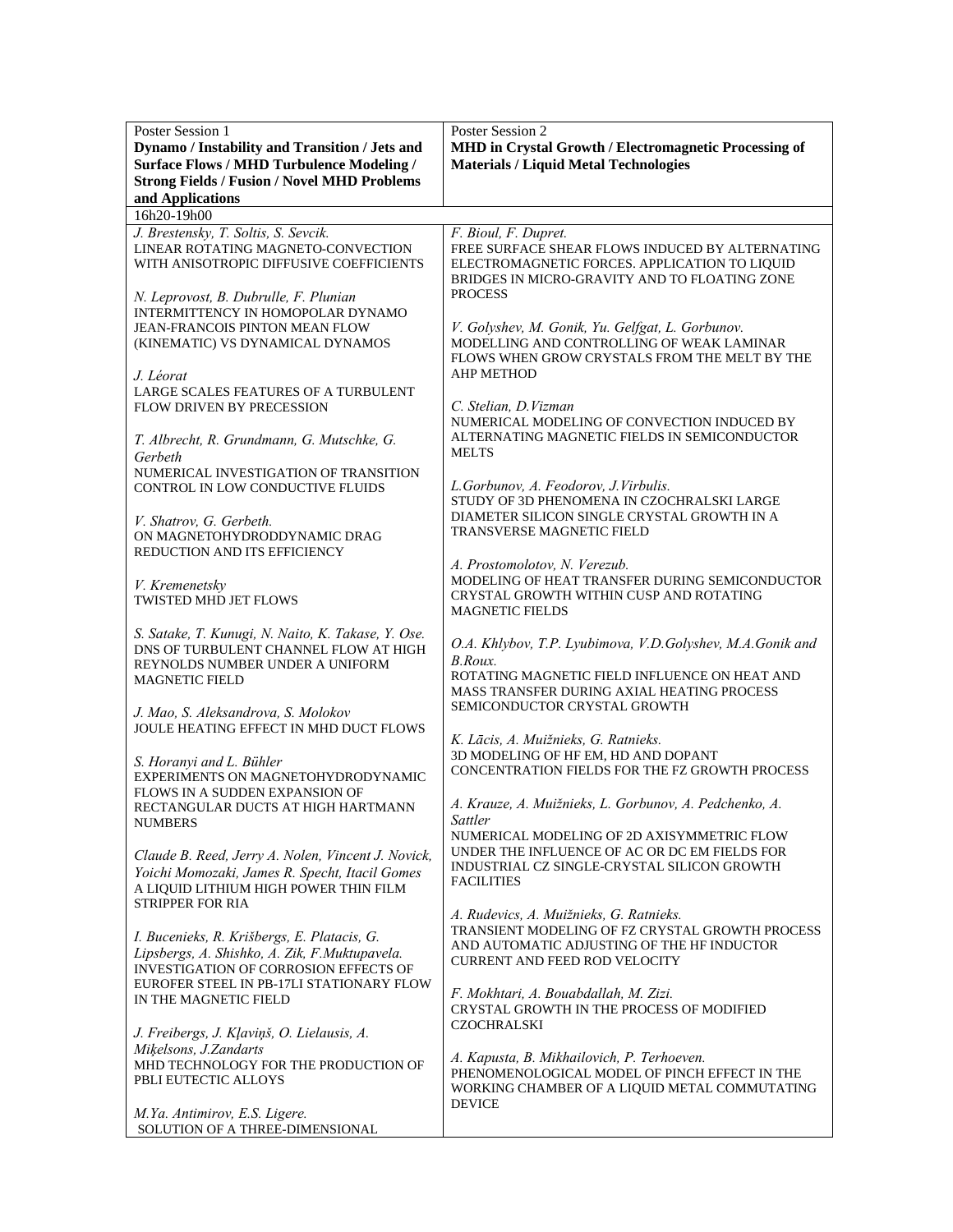| PROBLEM TO THE MHD FLOW OVER THE<br>ROUGHNESS ELEMENTS IN A STRONG<br><b>MAGNETIC FIELD</b>                                                          | A. Kapusta and B. Mikhailovich.<br>TURBULENT MHD FLOWS EXCITED BY ROTATING<br><b>MAGNETIC FIELDS</b>                                                                   |
|------------------------------------------------------------------------------------------------------------------------------------------------------|------------------------------------------------------------------------------------------------------------------------------------------------------------------------|
| M.Ya .Antimirov, I.A. Chaddad.<br>SOLUTION OF A PROBLEM TO THE FLOW OVER<br>THE ROUGHNESS ELEMENTS OF A SPECIAL<br>FORM IN A STRONG MAGNETIC FIELD   | M. Abricka, Yu. Gelfgat, J. Krūmiņš.<br>MHD FLOWS IN A CLOSED CYLINDRICAL VESSEL EXPOSED<br>TO CONCURRENT INFLUENCE BY DIFFERENT<br>ALTERNATING ELECTROMAGNETIC FIELDS |
| M.Narula, A.Ying, M.A.Abdou and R.Moreau.<br>LIQUID METAL FREE SURFACE FLOW THROUGH<br>A NON UNIFORM MAGNETIC FIELD: AN<br><b>EXPERIMENTAL STUDY</b> | A. Kapusta, B. Mikhailovich, P. Terhoeven<br>TURBULENT MHD ROTATION OF LIQUID METAL IN A<br>HOMEOPOLAR DEVICE                                                          |
| C. Vogin and A. Alemany.<br>END EFFECT AND EFFICIENCY IN A NON<br><b>COUPLED ALTERNATE FLOW</b>                                                      | P. Nikrityuk, K. Eckert. R. Grundmann.<br>NUMERICAL STUDY OF A MIXING OF TWO MISCIBLE<br>LIQUID METALS DRIVEN BY A ROTATING MAGNETIC FIELD                             |
|                                                                                                                                                      | B. Halbedel, U. Krieger, D. Hülsenberg, U. Lüdtke, Y.<br>Kolesnikov, A. Thess<br>INFLUENCE OF LOW AC MAGNETIC FIELD IN GLASS MELTS<br>WITH PARAMAGNETIC IONS           |
|                                                                                                                                                      | K. Iwai.<br>SN-PB ALLOY STRUCTURE SOLIDIFIED IN THE<br>SIMULTANEOUS IMPOSITION OF DC MAGNETIC FIELD AND<br><b>AC ELECTRIC CURRENT</b>                                  |
|                                                                                                                                                      | S. Krysko, A. Poznaks, S. Dementjev.<br>HEAT EXCHANGER WITH AN ELECTROMAGNETIC PUMP<br>FOR APPLICATION IN ENERGY PLANT INSTALLATIONS                                   |
|                                                                                                                                                      | S.Krysko, A.Poznaks, I.Bucenieks, A.Zik, S.Dementjev.<br>HELICAL HEAT EXCHANGER FOR APPLICATION IN ENERGY<br><b>INSTALLATIONS UNDER IRRADIATION</b>                    |
|                                                                                                                                                      | Z. Lipnicki, D. Waloryszek.<br>EVAPORATION OF THE HETEROGENEOUS LIQUID FLOW<br>FORCED BY THE MAGNETIC FIELD OVER A WALL                                                |
|                                                                                                                                                      | E. Sherbinins and Ya. Kompan.<br>MHD TECHNOLOGIES OF ELECTROSLAG WELDING AND<br>MELTING OF TITANIUM ALLOYS FOR AEROSPACE<br><b>INDUSTRY</b>                            |
|                                                                                                                                                      | A. Mikelsons and J. Klaviņš.<br>THERMO E.M.F. PHENOMENA IN CONTINUOUS<br>ELECTRICALLY CONDUCTING BODIES AND PREDICTION OF<br><b>EARTHQUAKES</b>                        |
| Poster sessions along with COST P17 Meeting (from 16h00 until 20h00)                                                                                 |                                                                                                                                                                        |

20h00 Conference Dinner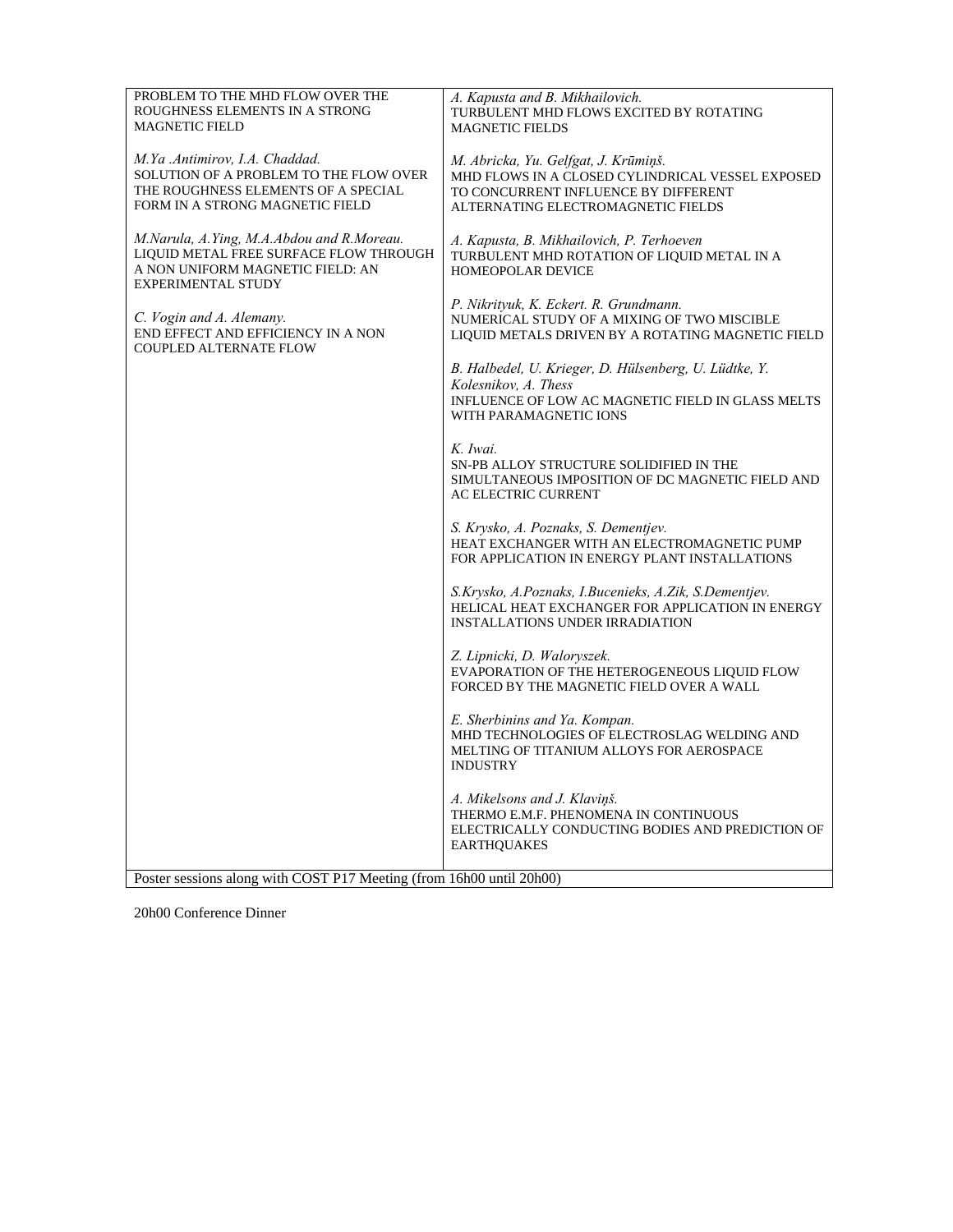*Wednesday, June 29*

|              | Electromagnetic Processing of Materials / Liquid Metal Technologies / Experimental and |
|--------------|----------------------------------------------------------------------------------------|
|              | <b>Numerical Methods</b>                                                               |
| 8h30-9h10    | S. Taniguchi, N. Yoshikawa and K. Takahashi.                                           |
|              | Invited lecture: APPLICATION OF EPM TO THE SEPARATION OF INCLUSION PARTICLES FROM      |
|              | <b>LIQUID METAL</b>                                                                    |
| 9h10-9h30    | S.Ivanov, E.Platacis, A.Zik, P.Ming, F.Groeshel, S.Dementjev                           |
|              | EXPERIENCE OF CALCULATION, DESIGN, FABRICATION AND TESTING OF ELECTROMAGNETIC          |
|              | PUMPS SYSTEM FOR MEGAPIE TARGET                                                        |
| 9h30-9h50    | B. Nacke, T. Behrens, M. Kudryash, A. Jakovics.                                        |
|              | SKULL MELTING TECHNOLOGY FOR OXIDES AND GLASSES                                        |
| $9h50-10h10$ | O. Andreev. Yu. Kolesnikov and A. Thess.                                               |
|              | MHD-CHANNEL FLOW OF LIQUID METAL UNDER AN INHOMOGENEOUS MAGNETIC FIELD -               |
|              | <b>PART 1: EXPERIMENT</b>                                                              |
| $10h10-$     | E. Ramos, F. Demiaux, S. Cuevas and H. Salas.                                          |
| 10h30        | ELECTRICALLY DRIVEN VORTICES IN A NON-HOMOGENEOUS MAGNETIC FIELD IN SHALLOW            |
|              | <b>FLUID LAYERS</b>                                                                    |

## 10h30-11h00 Coffee break

|          | <b>EPM / Liquid Metal Technologies</b>            | <b>Magnetic Liquids</b>                          |
|----------|---------------------------------------------------|--------------------------------------------------|
| $11h00-$ | V. Avilov, G. Ambrosy, P. Berger.                 | T. Völker, S. Odenbach.                          |
| 11h20    | MHD MELT CONTROL SYSTEMS FOR HIGH-                | <b>HERMODIFFUSION IN MAGNETIC FLUIDS</b>         |
|          | POWER BEAM WELDING OF METALS                      |                                                  |
| $11h20-$ | Z. Ren, X. Li, K. Deng, H. Wang, Y. Zhuang.       | A. Mežulis, E. Blūms.                            |
| 11h40    | <b>INVESTIGATION ON SOLIDIFICATION OF BI-</b>     | EXPERIMENTAL INVESTIGATIONS ON THE               |
|          | MN ALLOYS UNDER A HIGH MAGNETIC                   | MICROCONVECTIVE INSTABILITY IN OPTICALLY         |
|          | <b>FIELD</b>                                      | <b>INDUCED GRATINGS</b>                          |
| $11h40-$ | I.Furuhashi, K.Iwai, S.Asai                       | E. Blūms, V Frišfelds, G. Kroņkalns, A. Mežulis, |
| 12h00    | <b>OBSERVATION OF BUBBLE BEHAVIOR</b>             | M.Maiorov.                                       |
|          | AFFECTED BY LORENTZ FORCE                         | MAGNETICALLY INDUCED MASS TRANSFER               |
|          |                                                   | THROUGH A GRID IN NON-ISOTHERMAL                 |
|          |                                                   | <b>FERROFLUIDS</b>                               |
| $12h00-$ | G. Zimmermann, A Weiss.                           | V. Frišfelds, E. Blūms.                          |
| 12h20    | <b>IMPACT OF A ROTATING MAGNETIC FIELD</b>        | MICROCONVECTION AND MASS TRANSFER                |
|          | ON THE MICROSTRUCTURE FORMATION                   | NEAR BODIES IN A NON-UNIFORMLY                   |
|          | DURING DIRECTIONAL SOLIDIFICATION OF              | <b>MAGNETIZED FERROFLUID</b>                     |
|          | ALSI7-BASED ALLOYS                                |                                                  |
| $12h20-$ | B. Willers, P.A. Nikrityuk, K. Eckert, S. Eckert. | L. Tomčo, K. Marton, M. Koneracká, P. Kopčanský, |
| 12h40    | FLOW STRUCTURES DURING                            | M. Timko, I. Potočová                            |
|          | SOLIDIFICATION OF METALLIC ALLOYS                 | THE INFLUENCE OF MAGNETIC NANOPARTICLES          |
|          | AFFECTED BY A ROTATING MAGNETIC                   | CONCENTRATION ON THE DIELECTRIC                  |
|          | <b>FIELD</b>                                      | BREAKDOWN IN TRANSFORMER OIL-BASED               |
|          |                                                   | <b>MAGNETIC FLUIDS</b>                           |

12h40-14h10 Lunch

14h10 Excursion / Ampere meeting (from 14h00 until 16h30) 16h30 Fusion meeting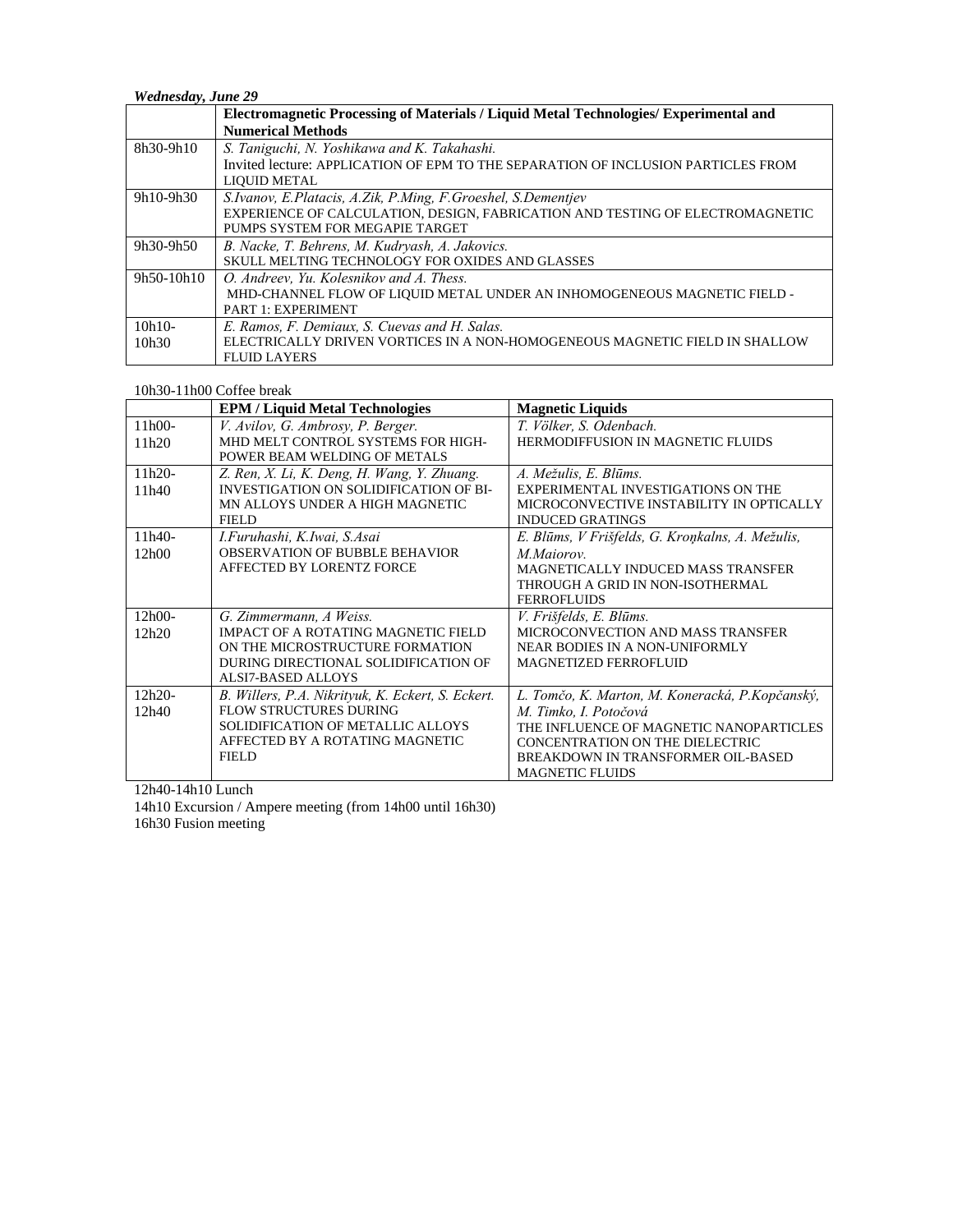# *Thursday, June 30*

|           | <b>Magnetoelectrolysis</b>                                                |
|-----------|---------------------------------------------------------------------------|
| 8h30-9h10 | R. Aogaki, E. Ito and M. Ogata                                            |
|           | Invited lecture: APPLICATION OF MAGNETIC MICRO-FLUID CHIP TO CHEMICAL AND |
|           | ELECTROCHEMICAL REACTIONS                                                 |
| 9h10-9h30 | P. Olivas, A. Alemany and F. Bark.                                        |
|           | ELECTROMAGNETIC CONTROL OF ELECTROPLATING                                 |
| 9h30-9h50 | D. Bograchev, V. Volgin, A. Davydov.                                      |
|           | THE EFFECT OF UNIFORM MAGNETIC FIELD ON STABILITY OF RAYLEIGH-BENARD      |
|           | CONVECTION IN THE ELECTROCHEMICAL SYSTEM                                  |
| $9h50-$   | I. Mogi and K. Watanabe.                                                  |
| 10h10     | CHIRAL ELECTRODES OF MAGNETO-ELECTROPOLYMERIZED POLYANILINE FILMS         |
| $10h10-$  | A. Krause, M. Uhlemann, A. Gebert, L. Schultz                             |
| 10h30     | THE EFFECT OF MAGNETIC FIELDS ON THE ELECTRODEPOSITION OF Cu AND Co       |

## 10h30-11h00 Coffee break

|          | <b>Aluminium Reduction Cells / Numerical and Experimental Methods</b>    |
|----------|--------------------------------------------------------------------------|
| $11h00-$ | V. Bojarevičs, K. Pericleous.                                            |
| 11h20    | NONLINEAR MHD STABILITY OF ALUMINIUM REDUCTION CELLS                     |
| $11h20-$ | D. Munger and A. Vincent.                                                |
| 11h40    | DIRECT SIMULATION OF MHD INSTABILITIES IN ALUMINIUM REDUCTION CELLS      |
| $11h40-$ | S. Khripchenko, R. Khalilov, I. Kolesnichenko.                           |
| 12h00    | VORTEX FLOWS GENERATED BY A VARYING MAGNETIC FIELD IN A CONDUCTING FLUID |
|          | LAYER                                                                    |
| $12h00-$ | J.-U. Mohring, A. Potherat.                                              |
| 12h20    | STABILITY OF A LIQUID METAL FREE SURFACE IN AN ANNULUS AFFECTED BY AN    |
|          | ALTERNATING MAGNETIC FIELD                                               |

## 12h20-13h50 Lunch

|          | <b>Magnetic Liquids</b>                                | <b>Metallurgical Applications</b>             |
|----------|--------------------------------------------------------|-----------------------------------------------|
| $13h50-$ | A. Engel                                               |                                               |
| 14h30    | Invited lecture: THERMAL RATCHET EFFECT IN FERROFLUIDS |                                               |
| $14h30-$ | R. Krauss, M. Liu, B. Reimann, R. Richter              | V. Kacourek, Ch. Karcher, D. Schulze          |
| 14h50    | and I. Rehberg.                                        | OSCILLATIONS OF LIQUID METAL DROPS IN A       |
|          | PUMPING MAGNETIC LIQUID WITHOUT                        | HIGH-FREQUENCY MAGNETIC FIELD                 |
|          | ANY MOVING PARTS, BUT BY MAGNETIC                      |                                               |
|          | <b>STRESS</b>                                          |                                               |
| 14h50-   | M. Ozols, A. Cēbers.                                   | A. Jakovičs, I. Javaitis, B. Nacke, E. Baake  |
| 15h10    | AUTOOSCILLATIONS IN DIELECTRIC                         | SIMULATION OF MELTING PROCESS IN COLD AND     |
|          | SUSPENSION WITH A "NEGATIVE"                           | INDUCTOR CRUCIBLE                             |
|          | <b>VISCOSITY EFFECT</b>                                |                                               |
| $15h10-$ | A. Tatulchenkov, A. Cēbers                             | Yu. Gelfgat, M. Skopis, J. Grabis             |
| 15h30    | COMPLEX DYNAMICS OF THE BUBBLE                         | ELECTROMAGNETIC FUNNEL FOR STIRRING UP        |
|          | RISING IN THE VERTICAL HELE-SHAW                       | SOLID REAGENTS INTO MOLTEN METALS             |
|          | <b>CELL WITH A MAGNETIC FLUID</b>                      |                                               |
| $15h30-$ | L. Pop, S. Odenbach, A. Wiedenmann.                    | A. Umbraško, E. Baake, B. Nacke, M. Kirpo, A. |
| 15h50    | THE MICROSCOPIC MECHANISMS OF THE                      | Jakovičs                                      |
|          | <b>MAGNETOVISCOUS IN FERROFLUIDS</b>                   | IMPROVEMENT OF THE COLD CRUCIBLE MELTING      |
|          | <b>INVESTIGATED BY SMALL ANGLE</b>                     | PROCESS USING LES MODELING                    |
|          | NEUTRON SCATTERING                                     |                                               |
|          |                                                        |                                               |
|          |                                                        |                                               |
|          |                                                        |                                               |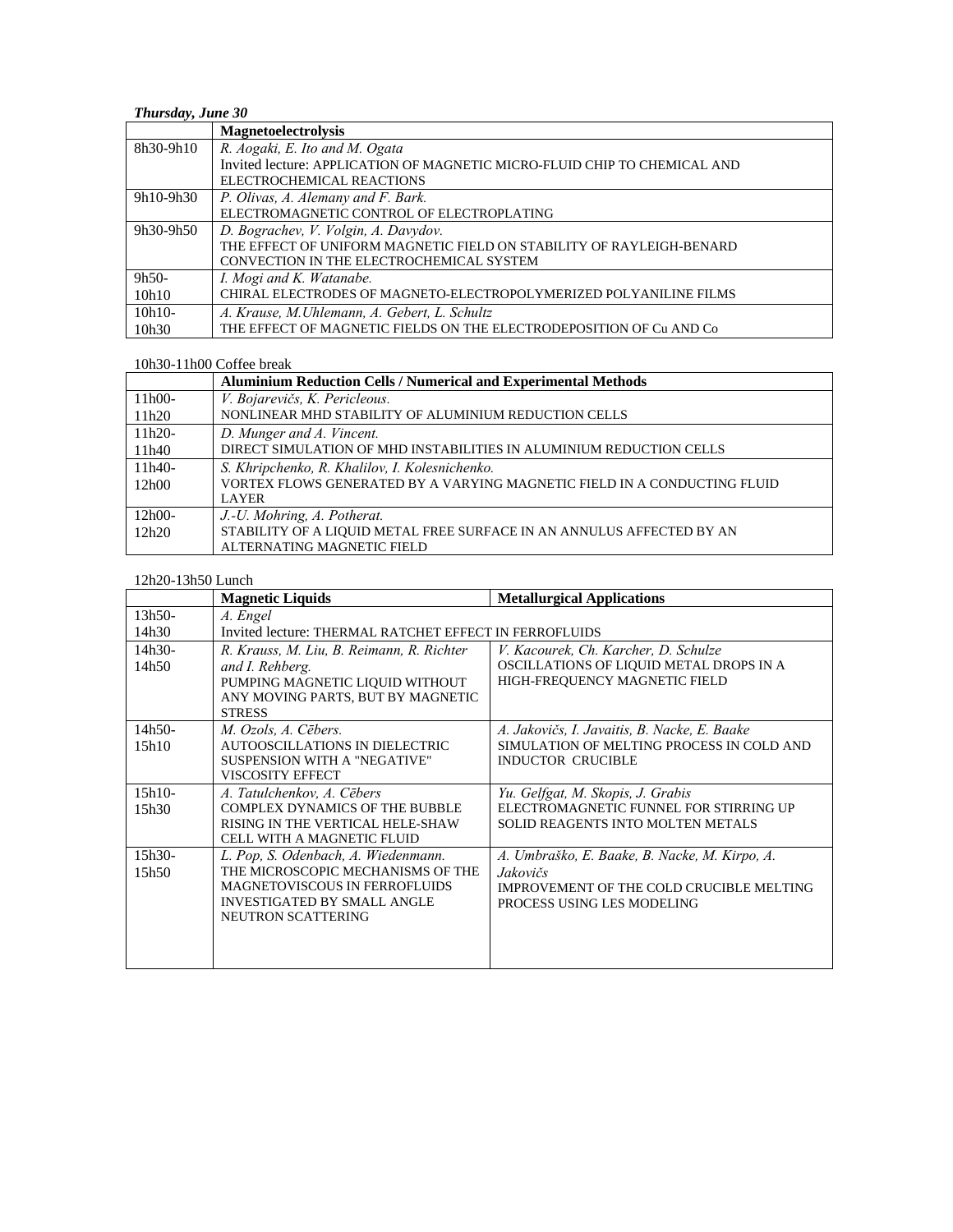| 15h50-16h10 Coffee break                                                                                                                                                                                                               |                                                                                                                                                                                                                                                 |  |  |
|----------------------------------------------------------------------------------------------------------------------------------------------------------------------------------------------------------------------------------------|-------------------------------------------------------------------------------------------------------------------------------------------------------------------------------------------------------------------------------------------------|--|--|
| Poster Session 3<br><b>Ferrofluids / Magnetoelectrolysis</b>                                                                                                                                                                           | Poster Session 4<br><b>Numerical and Experimental Methods / MHD</b><br><b>Power Generation / Flow Propulsion and Control</b><br>/ Metallurgical Applications / Measurement<br><b>Techniques / Novel MHD Problems and</b><br><b>Applications</b> |  |  |
| 16h10-18h00                                                                                                                                                                                                                            |                                                                                                                                                                                                                                                 |  |  |
| A. Bozhko, Yu. Bratuhin, G. Putin.<br>EXPERIMENTS ON FERROFLUID CONVECTION IN A<br>SPHERICAL CAVITY                                                                                                                                    | K. Ueno and R. Moreau.<br>EIGENFUNCTIONS ON DISSIPATION OF MHD<br><b>TURBULENT VORTICES</b>                                                                                                                                                     |  |  |
| A. Bozhko, G. Putin, P. Bulychev, T. Tynjälä, P. Sarkomaa.<br>EXPERIMENTAL AND NUMERICAL STUDY OF<br>OSCILLATORY CONVECTION IN FERROFLUIDS                                                                                             | A.Potherat.<br>MODES MISSING THE DISSIPATION IN LOW RM<br>MHD TURBULENCE BETWEEN WALLS                                                                                                                                                          |  |  |
| E. Elfimova.<br>FRACTAL AGGREGATE FORMATION PROCESS IN<br>FERROFLUID: THE VARIOUS KINETIC OF GROWTH                                                                                                                                    | C. Zhang, S. Eckert, G. Gerbeth.<br>MOTION OF SINGLE GAS BUBBLES RISING IN A<br>LIQUID METAL EXPOSED TO A DC MAGNETIC<br><b>FIELD</b>                                                                                                           |  |  |
| B. Kashevski, I. Prokhorov, S. Kashevski, V. Ivanov<br>ORIENTATIONAL DYNAMICS AND ENERGY DISSIPATION<br>IN SUSPENSIONS OF FERROMAGNETIC PARTICLES WITH<br>MAGNETIC HYSTERESIS UNDER THE ACTION OF<br>LINEARLY POLARIZED MAGNETIC FIELD | I. Kolesnichenko, S. Khripchenko, D. Buchenau, G.<br>Gerbeth<br>ELECTRO-VORTEX FLOWS IN SHALLOW LIQUID<br><b>METAL LAYERS</b>                                                                                                                   |  |  |
| I. Javaitis, A.Cēbers<br>DYNAMICS OF ANISOTROPIC FLEXIBLE MAGNETIC<br><b>FILAMENTS</b>                                                                                                                                                 | A.P. Ogorodnikov, I.R. Kirillov, G.V. Preslitsky, H.<br>Araseki.<br>INTEGRAL CHARACTERISTICS AND DOUBLE<br>SUPPLY FREQUENCY PRESSURE PULSATIONS IN<br>ELECTROMAGNETIC PUMPS WITH SINGLE-STAGE<br>LINEAR CURRENT LOAD GRADING                    |  |  |
| S. Kantorovich, V. Mendelev, E. Pjanzina, A. Ivanov<br><b>MAGNETIC PROPERTIES OF FERROFLUIDS: AN</b><br><b>INFLUENCE OF CHAIN AGGREGATES</b>                                                                                           |                                                                                                                                                                                                                                                 |  |  |
| V. Kiryushin, V. Naletova, V. Bashtovoy, A. Reks, M. Ivanov.<br>AMBIGUITY OF THE SHAPE OF A MAGNETIC FLUID DROP<br>IN A MAGNETIC FIELD OF A LINE CONDUCTOR                                                                             | T. Tagawa.<br>NUMERICAL COMPUTATIONS FOR A FREE-<br>SURFACE FLOW OF LIQUID METAL UNDER A<br>UNIFORM MAGNETIC FIELD                                                                                                                              |  |  |
| J. Štelina, C. Musil, J. Bracinik, P. Kopčansky, M. Timko, M.<br>Hnatič, M. Repašan, I. Potočova, E. Ayrjan.<br>LIGHT INDUCED STRUCTURALIZATION IN MAGNETIC<br>FLUIDS WITH NEGATIVE SORET CONSTANT                                     | F. Dubois, J. Etay, O. Widlund and Y. Delannoy.<br>MHD-CHANNEL FLOW IN AN INHOMOGENOUS<br>MAGNETIC FIELD -PART 3: NUMERICAL<br><b>MODELLING OF THE MEAN FLOW</b>                                                                                |  |  |
| G. Kroņkalns, M.M. Maiorov.<br><b>INVESTIGATION OF THE MAGNETIC FLUID MASS</b><br>TRANSFER IN POROUS MEDIA                                                                                                                             | E.V. Votyakov, E. Zienicke, A. Thess.<br>MHD-CHANNEL FLOW OF LIQUID METAL UNDER<br>AN INHOMOGENEOUS MAGNETIC FIELD. PART 2:<br>DIRECT NUMERICAL SIMULATION                                                                                      |  |  |
| O. Kuznetsova, M. Davidjuk, A. Ivanov<br>MAGNETIC GRANULOMETRY OF FERROFLUIDS                                                                                                                                                          | A. Chandra and G.K. Pandey<br>CONCEPTUAL DESIGN AND APPLICATION OF<br>LIQUID METAL MHD SYSTEM FOR HYDROGEN<br><b>PRODUCTION</b>                                                                                                                 |  |  |
| M. M. Maiorov, D. Y. Zablotsky<br>MEASUREMENTS OF ROTARY AND TRANSLATION<br>DIFFUSION OF MAGNETITE NANOPARTICLES IN                                                                                                                    |                                                                                                                                                                                                                                                 |  |  |
| HYDROCARBON BASED MAGNETIC FLUID<br>M. Ozols, A.Cēbers<br>DETERMINISTIC CHAOS PHENOMENA IN DIELECTRIC<br>SUSPENSIONS UNDER THE ACTION OF AC ELECTRIC                                                                                   | T. Ando, K. Ueno, S. Taniguchi and T. Takagi<br>EXPERIMENT AND NUMERICAL SIMULATION OF<br>NEW TYPE MHD PUMP USING ROTATING<br>TWISTED MAGNETIC FIELD                                                                                            |  |  |
| <b>FIELD</b><br>R. Saldivar-Guerrero, R. Richter, I. Rehberg, N. Aksel, L.<br>Heymann and O. S. Rodriguez-Fernandez.                                                                                                                   | M. Zake, I. Barmina, A .Meijere.<br>THE ELECTRIC FIELD CONTROL OF HEAT<br><b>GENERATION BY CO-FIRING THE RENEWABLE</b><br>WITH GASEOUS FOSSIL FUEL                                                                                              |  |  |
| LIQUID TO SOLID TRANSITION OF INVERSE<br><b>FERROFLUIDS</b>                                                                                                                                                                            | M. Zake, I. Barmina, A. Meijere.<br>THE ELECTRIC FIELD-FORCED FORMATION OF                                                                                                                                                                      |  |  |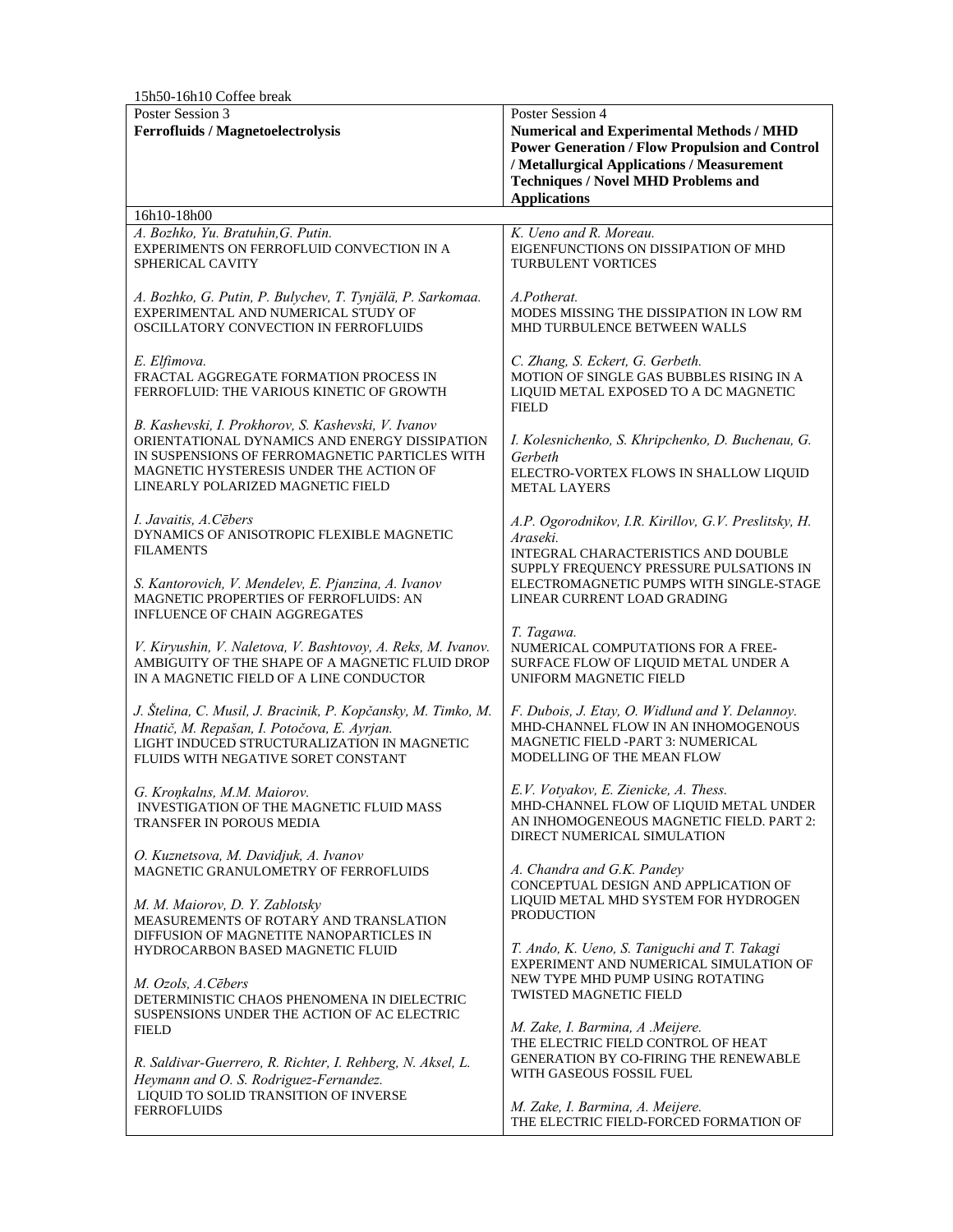| I. Segal, A. Zablotskaya, E. Lukevics, M. Maiorov, D.                                                                                               | THE SWIRLING FLAME FLOW FIELD                                                                                                                                                  |
|-----------------------------------------------------------------------------------------------------------------------------------------------------|--------------------------------------------------------------------------------------------------------------------------------------------------------------------------------|
| Zablotsky<br>FERROMAGNETIC NANOPARTICLES CONTAINING<br>BIOLOGICALLY ACTIVE ALKANOLAMINES                                                            | G. Arkhipov, A. Rozin.<br>NUMERICAL SIMULATION OF METAL-BATH<br>MOTION IN AN ALUMINUM REDUTION CELL                                                                            |
| G.A. Shaposhnikova, V.A. Buchin.<br>UNSTEADY ELECTRODYNAMIC PROCESSES ON THE<br><b>PLANE</b>                                                        | V.I. Dubodelov, I.P. Kondratenko, A.A. Kuchaev, E.<br>I. Petrushenko, A.P. Rashepkin, G.A. Fillipova, R.J.                                                                     |
| K. Zimmermann, I. Zeidis, V.A. Naletova, V.A. Turkov, P.A.<br>Gonchrov                                                                              | Jakobshe.<br>MODELLING OF 2D DISTRIBUTION<br>ELECTROMAGNETIC FORCES IN LIQUID STEEL AT                                                                                         |
| SURFACE OF A MAGNETIC FLUID CONTAINING A<br>SPHERICAL BODY IN THE UNIFORM MAGNETIC FIELD                                                            | ITS INDUCTION STIRRING IN MOLD OF<br><b>CONTINUOUS CASTER</b>                                                                                                                  |
| A.Yu. Zubarev, L.Yu. Iskakova<br>RHEOLOGICAL PROPERTIES OF FERROFLUIDS WITH<br>DROP-LIKE AGGREGATES                                                 | I.Bucenieks, R.Krishbergs, K. Kravalis, G.Lipsbergs,<br>A.Shishko<br>MAGNETIC FIELD DISTRIBUTION IN THE ROTOR<br>OF PERMANENT MAGNETS                                          |
| A. Harrach, J. Douglade, M. Dupuis, J. Amblard, J.-                                                                                                 |                                                                                                                                                                                |
| P.Chopart<br>CHARACTERISATION OF Co-Fe ALLOYS<br>ELECTRODEPOSITED WITH MAGNETIC FIELD<br><b>SUPERIMPOSITION</b>                                     | M. Conrath and Ch. Karcher.<br>ANALYTICAL STUDY OF ELECTROMAGNETIC<br>SHAPING OF LIQUID METAL DROPS IN<br><b>TRANSIENT MAGNETIC FIELDS</b>                                     |
| H.H. Kuehnlein, A. Bund<br>MAGNETOHYDRODYNAMIC AND PARAMAGNETIC<br>GRADIENT EFFECTS DURING ELECTROCHEMICAL<br>PROCESSES AT MICROSTRUCTURES          | Z. Lei, Z. Ren, K. Deng, H. Wang.<br>EXPERIMENTAL STUDY ON MOULD<br>OSCILLATION-LESS CONTINUOUS CASTING<br>PROCESS UNDER HIGH FREQUENCY AMPLITUDE-<br>MODULATED MAGNETIC FIELD |
| M. Waskaas<br>ON AXIAL ELECTRIC POTENTIAL DISTRIBUTIONS AND<br>WATER FLOW IN PIPES WITH COATED INNER SURFACE                                        | L. Gorbunov.<br>MULTI-CHANNEL METHOD FOR MEASURING THE<br>VELOCITY FLOW PATTERN IN CLOSED VOLUMES                                                                              |
| M. Alradi, G. Cognet<br>CONTROL OF THE INSTABILITY OF A LIQUID / LIQUID<br>METAL INTERFACE BY A MAGNETIC FIELD.<br>CONSEQUENCE ON THE MASS TRANSFER | A. Cramer, K. Varshney and G. Gerbeth.<br>EXPERIMENTAL INVESTIGATIONS OF ROTATING<br>MAGNETIC FIELD DRIVEN FLOW BY HIGHLY<br>SENSITIVE POTENTIAL PROBE MEASUREMENTS            |
| V. Heresanu, R. Ballou and P. Molho<br>ELECTRODEPOSITION OF FE UNDER IN-PLANE<br>MAGNETIC FIELD IN THIN GAP GEOMETRY                                | S. Ivanov and S. Dementjev<br>TEMPERATURE MONITORING OF LEAD BISMUTH<br>EUTRCTIC FLOW IN THE MEGAPIE TARGET                                                                    |
| S. Chouchane, J. Douglade, J. Amblard, R. Rehamnia, J.-P.                                                                                           |                                                                                                                                                                                |
| Chopart<br>MAGNETIC FIELD EFFECTS ON ZN-NI<br><b>ELECTRODEPOSITION</b>                                                                              |                                                                                                                                                                                |
| S. Köhler, A. Bund                                                                                                                                  |                                                                                                                                                                                |
| POLYPYRROLE: MAGNETIC FIELD INFLUENCES ON THE<br>ELECTROPOLYMERIZATION AND ITS REDOX BEHAVIOR                                                       |                                                                                                                                                                                |
| M. Uhlemann, A. Krause, H. Schlörb, K. Msellak, L. Rabah<br>and J.-P. Chopart                                                                       |                                                                                                                                                                                |
| THE EFFECT OF HIGH MAGNETIC FIELDS ON THE<br>ELECTRODEPOSITION OF METALS                                                                            |                                                                                                                                                                                |
| A.-L. Daltin, J.-P. Chopart<br>THE EFFECT OF MAGNETIC FIELDS ON CUPROUS OXIDE<br><b>ELECTRODEPOSITION</b>                                           |                                                                                                                                                                                |
| Y. Zhong, Z.Ren, Q. Huang, K. Deng, K. Xu.<br>SHAPE AND STRUCTURE EVALUATION OF COPPER<br>CRYSTAL ELECTRODEPOSITED IN DIFFERENT MAGNETIC            |                                                                                                                                                                                |
| <b>FIELD</b>                                                                                                                                        |                                                                                                                                                                                |